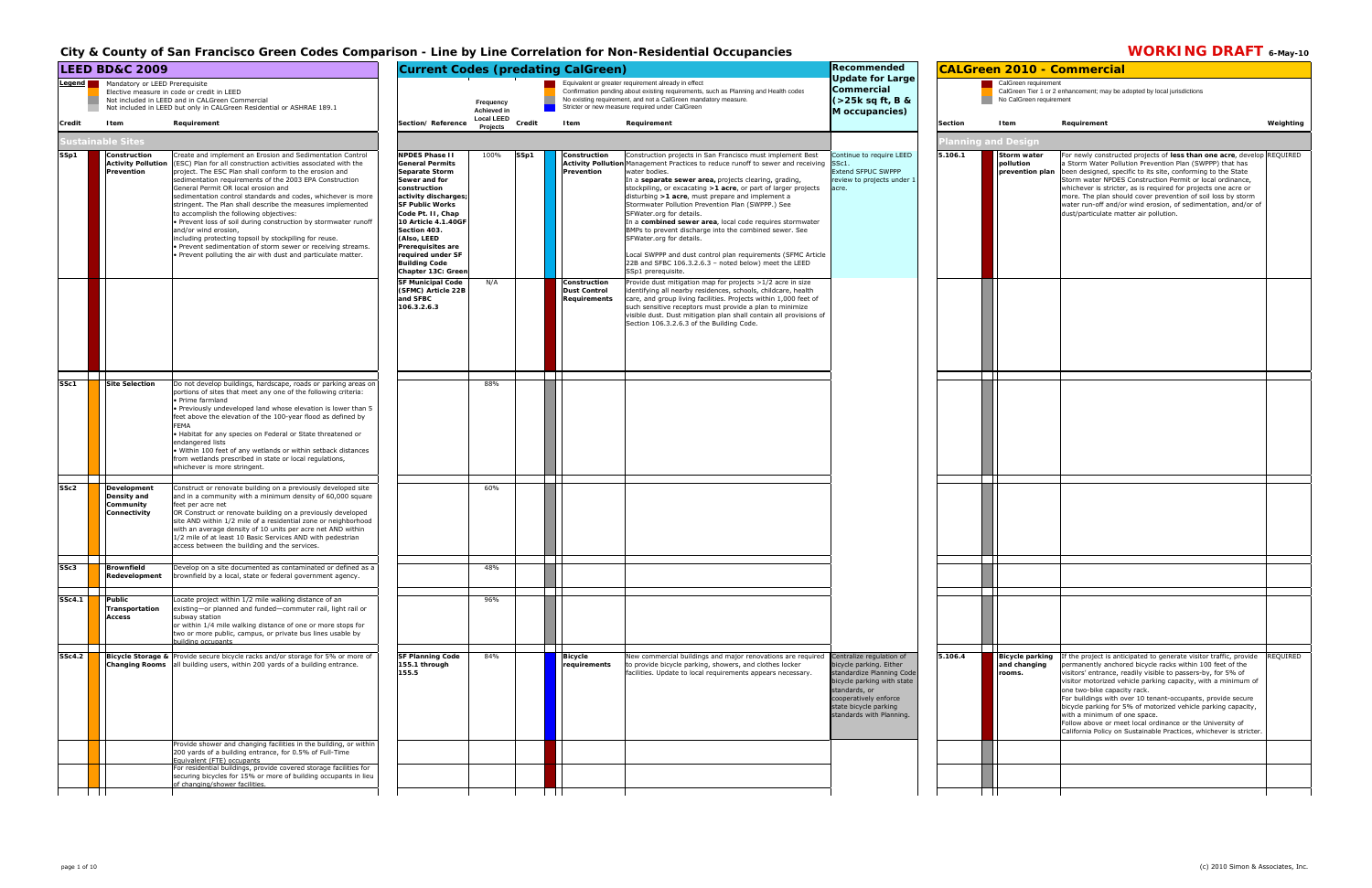|                     | <b>LEED BD&amp;C 2009</b>                                                                                                                                                                                                                                                                                                                                                                                                                                                                                                                                                                                                                                                                                                                                |                                                                                                                                                                                  |                               |               | <b>Current Codes (predating CalGreen)</b>                                                                                                                                                                                                                                                                                                                                                                                                                                                                                                                                                                                                                                                                                                                | Recommended                                                                                          | <b>CALGreen 2010 - Commercial</b> |                                                 |                                                                                                                                                                                                              |                   |
|---------------------|----------------------------------------------------------------------------------------------------------------------------------------------------------------------------------------------------------------------------------------------------------------------------------------------------------------------------------------------------------------------------------------------------------------------------------------------------------------------------------------------------------------------------------------------------------------------------------------------------------------------------------------------------------------------------------------------------------------------------------------------------------|----------------------------------------------------------------------------------------------------------------------------------------------------------------------------------|-------------------------------|---------------|----------------------------------------------------------------------------------------------------------------------------------------------------------------------------------------------------------------------------------------------------------------------------------------------------------------------------------------------------------------------------------------------------------------------------------------------------------------------------------------------------------------------------------------------------------------------------------------------------------------------------------------------------------------------------------------------------------------------------------------------------------|------------------------------------------------------------------------------------------------------|-----------------------------------|-------------------------------------------------|--------------------------------------------------------------------------------------------------------------------------------------------------------------------------------------------------------------|-------------------|
| Legend <b>Legen</b> | Mandatory or LEED Prerequisite<br>Elective measure in code or credit in LEED<br>Not included in LEED and in CALGreen Commercial<br>Not included in LEED but only in CALGreen Residential or ASHRAE 189.1                                                                                                                                                                                                                                                                                                                                                                                                                                                                                                                                                 |                                                                                                                                                                                  | Frequency<br>Achieved in      |               | Equivalent or greater requirement already in effect<br>Confirmation pending about existing requirements, such as Planning and Health codes<br>No existing requirement, and not a CalGreen mandatory measure.<br>Stricter or new measure required under CalGreen                                                                                                                                                                                                                                                                                                                                                                                                                                                                                          | <b>Update for Large</b><br>Commercial<br>$\left($ >25k sq ft, B &<br>M occupancies)                  |                                   | CalGreen requirement<br>No CalGreen requirement | CalGreen Tier 1 or 2 enhancement; may be adopted by local jurisdictions                                                                                                                                      |                   |
| Credit              | Item<br>Requirement                                                                                                                                                                                                                                                                                                                                                                                                                                                                                                                                                                                                                                                                                                                                      | Section/Reference                                                                                                                                                                | <b>Local LEED</b><br>Projects | Credit        | Item<br>Requirement                                                                                                                                                                                                                                                                                                                                                                                                                                                                                                                                                                                                                                                                                                                                      |                                                                                                      | <b>Section</b><br>Item            |                                                 | Requirement                                                                                                                                                                                                  | Weighting         |
| SSc4.3              | Low Emitting &<br>Provide preferred parking for low-emitting and fuel-efficient<br><b>Fuel Efficient</b><br>vehicles for 5% of the total vehicle parking capacity of the<br><b>Vehicles</b><br>OR install alternative-fuel refueling stations for 3% of the total<br>vehicle parking capacity of the site.<br>OR provide low-emitting and fuel-efficient vehicles (with<br>preferred parking) for 3% of full-time equivalent (FTE)<br>occupants<br>OR provide building occupants access to a low-emitting or fuel                                                                                                                                                                                                                                        |                                                                                                                                                                                  | 56%                           |               | Currently no local requirements non-residential. SF Planning<br>Code requires space for car-share programs in residential and<br>residential mixed use, with no fuel efficiency target. Car share<br>does not contribute to meeting CalGreen standard.                                                                                                                                                                                                                                                                                                                                                                                                                                                                                                   | equire LEED SSc4.3<br>roject submittals to<br>document meeting<br>CalGreen's higher 8%<br>threshold. | 5.106.5<br>A5.106.5.1             | <b>Designated</b><br>parking                    | Provide designated parking for any combination of low-<br>emitting, fuel efficient, and carpool/van pool vehicles;<br>approximately 8% of spaces required, see table.<br>10% of total spaces                 | TIER 1            |
|                     |                                                                                                                                                                                                                                                                                                                                                                                                                                                                                                                                                                                                                                                                                                                                                          |                                                                                                                                                                                  |                               |               |                                                                                                                                                                                                                                                                                                                                                                                                                                                                                                                                                                                                                                                                                                                                                          |                                                                                                      |                                   |                                                 | 12% of total spaces                                                                                                                                                                                          | TIER <sub>2</sub> |
| <b>SSc4.4</b>       | <b>Parking Capacity</b> Size parking capacity to meet but not exceed minimum local<br>zoning requirements AND provide preferred parking for<br>carpools or vanpools for 5% of the total parking spaces.<br>OR provide preferred parking for carpools or vanpools, marked<br>as such, for 5% of total provided parking spaces.<br>OR provide no new parking<br>Residential: size parking capacity to not exceed minimum local<br>zoning requirements, and provide infrastructure and support<br>programs to facilitate shared vehicle usage such as carpool<br>drop-off areas, designated parking for vanpools, or car-share<br>services, ride boards, and shuttle services to mass transit.                                                              |                                                                                                                                                                                  | 84%                           | <b>SSc4.4</b> |                                                                                                                                                                                                                                                                                                                                                                                                                                                                                                                                                                                                                                                                                                                                                          |                                                                                                      |                                   |                                                 |                                                                                                                                                                                                              |                   |
| SSc5.1              | On greenfield sites, limit all site disturbance to 40 feet beyond<br><b>Protect or</b><br><b>Restore Habitat</b><br>the building perimeter, 10 feet beyond surface walkways,<br>patios, surface parking and utilities less than 12 inches in<br>diameter; 15 feet beyond primary roadway curbs and main<br>utility branch trenches, and 25 feet beyond constructed areas<br>with permeable surfaces. On previously developed or graded<br>sites, restore or protect a minimum of 50% of the site area<br>(excluding the building footprint) or 20% of the total site area<br>(including the building footprint), whichever is greater, with<br>native or adapted vegetation.                                                                             |                                                                                                                                                                                  | 28%                           |               |                                                                                                                                                                                                                                                                                                                                                                                                                                                                                                                                                                                                                                                                                                                                                          |                                                                                                      |                                   |                                                 |                                                                                                                                                                                                              |                   |
| SSc5.2              | <b>Maximize Open</b><br>Reduce the development footprint (defined as the total area of<br>the building footprint, hardscape, access roads and parking)<br><b>Space</b><br>and/or provide vegetated open space within the project<br>boundary to exceed the local zoning's open space requirement<br>for the site by 25%. If no requirement exists, provide<br>vegetated open space equal to 20% of the project's site area.                                                                                                                                                                                                                                                                                                                              |                                                                                                                                                                                  | 40%                           |               |                                                                                                                                                                                                                                                                                                                                                                                                                                                                                                                                                                                                                                                                                                                                                          |                                                                                                      |                                   |                                                 |                                                                                                                                                                                                              |                   |
| <b>SSc6.1</b>       | Stormwater<br>If existing imperviousness <50%, implement a stormwater<br>Design: Quantity   management plan that prevents the post-development peak<br>Control<br>discharge rate and quantity from exceeding the pre-<br>development peak discharge rate and quantity for the one-<br>and two-year 24-hour design storms; or implement a<br>stormwater management plan that protects receiving stream<br>channels from excessive erosion. The stormwater management<br>llan must include a stream channel protection strategy and<br>quantity control strategies.<br>If existing imperviousness is >50%, implement a stormwater<br>management plan that results in a 25% decrease in the<br>volume of stormwater runoff from the two-year 24-hour design | LEED SS c6.1 is<br>eauired under<br>SFBC Ch13C (Green<br>Building) and<br><b>SFPUC Stormwater</b><br><b>Design Guidelines</b>                                                    | 52%                           | SSc6.1        | Stormwater<br>If existing imperviousness <50%, implement a stormwater<br>Design: Quantity   management plan that prevents the post-development peak<br>Control<br>discharge rate and quantity from exceeding the pre-<br>development peak discharge rate and quantity for the one-<br>and two-year 24-hour design storms; or implement a<br>stormwater management plan that protects receiving stream<br>channels from excessive erosion. The stormwater management<br>plan must include a stream channel protection strategy and<br>quantity control strategies.<br>If existing imperviousness is >50%, implement a stormwater<br>management plan that results in a 25% decrease in the<br>volume of stormwater runoff from the two-year 24-hour design |                                                                                                      |                                   |                                                 |                                                                                                                                                                                                              |                   |
| SSc6.2              | Implement a stormwater management plan that reduces<br>Stormwater<br>Design: Quality<br>impervious cover, promotes infiltration, and captures and<br>Control<br>treats the stormwater runoff from 90% of the average annual<br>rainfall using acceptable best management practices (BMPs).<br>BMPs used to treat runoff must be capable of removing 80% of<br>the average annual post development total suspended solids<br>TSS) load.                                                                                                                                                                                                                                                                                                                   | LEED SS c6.2 is<br>required in areas<br>served by separate<br>sewer system<br>under SFBC Ch13C<br>(Green Building)<br>and SFPUC<br><b>Stormwater Design</b><br><b>Guidelines</b> | 56%                           | SSc6.2        | Stormwater<br>Implement a stormwater management plan that reduces<br>Design: Quality<br>impervious cover, promotes infiltration, and captures and<br>Control<br>treats the stormwater runoff from 90% of the average annual<br>rainfall using acceptable best management practices (BMPs).<br>BMPs used to treat runoff must be capable of removing 80% of<br>the average annual post development total suspended solids<br>(TSS) load.                                                                                                                                                                                                                                                                                                                  |                                                                                                      |                                   |                                                 |                                                                                                                                                                                                              |                   |
|                     |                                                                                                                                                                                                                                                                                                                                                                                                                                                                                                                                                                                                                                                                                                                                                          | Ca Title 24 Pt 2<br><b>Building Code</b><br>1803.3                                                                                                                               |                               |               | Ca Building Code 1803.3 Requires graded slopes to slope away Enforce CalGreen<br>from the building.<br>Ca Plumbing Code 1101.1.1 requires appropriate storm<br>drainage.<br>SFBC Appendix J109.5 Sets out requirements for drainage and be managed.<br>terracing.<br>SF Building Code 1503.4 Requires drainage system for roof<br>and hardscapes connected to sewer, with exceptions for<br>appropriate on-site uses.<br>[NEED DOWNSPOUT DISCONNECTION Reference]                                                                                                                                                                                                                                                                                        | $5.106.10.$ Verify that<br>submittals indicate how<br>surface water flows are to                     | 5.106.10                          | <b>Grading and</b><br>paving                    | The site shall be planned and developed to keep surface water<br>from entering buildings. Construction plans shall indicate how<br>site grading or a drainage system will manage all surface water<br>flows. |                   |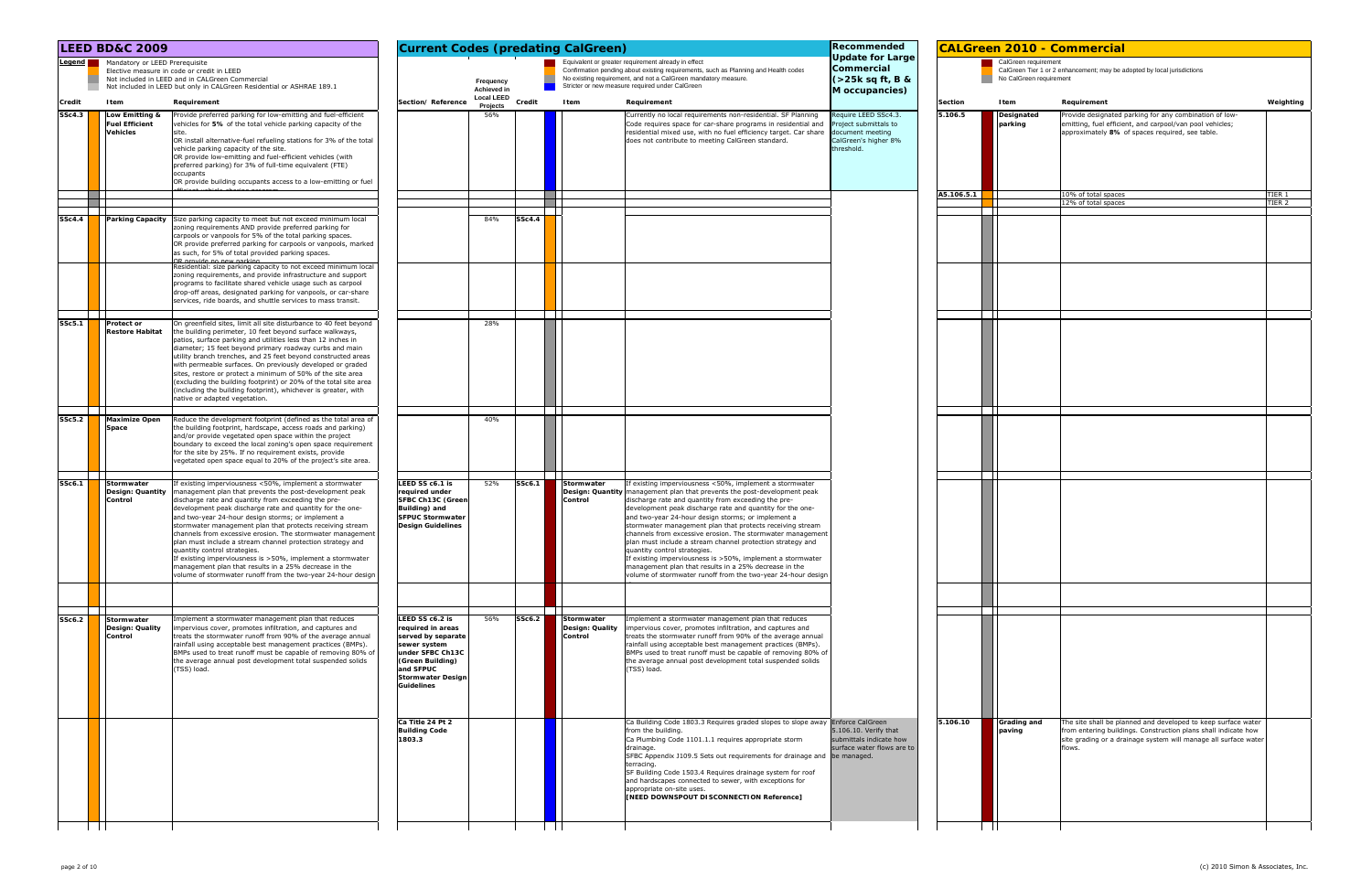|        | <b>LEED BD&amp;C 2009</b>                                         |                                                                                                                                                                                                                                                                                                                                                                                                                                                                                                                                                                                                                                                                                                                                           | Recommended<br><b>Current Codes (predating CalGreen)</b><br>Equivalent or greater requirement already in effect                                              |                                         |                                                       |                                                                                                                                                                                                                                                                                                                                                                                                                                                                                                                                                                                                                                                                                                              |                                                                            |                | <b>CALGreen 2010 - Commercial</b>                       |                                                                                                                                                                                                                                                                                                                                                                                                                                                                                                                                                                                                                                                                                                                                                                          |
|--------|-------------------------------------------------------------------|-------------------------------------------------------------------------------------------------------------------------------------------------------------------------------------------------------------------------------------------------------------------------------------------------------------------------------------------------------------------------------------------------------------------------------------------------------------------------------------------------------------------------------------------------------------------------------------------------------------------------------------------------------------------------------------------------------------------------------------------|--------------------------------------------------------------------------------------------------------------------------------------------------------------|-----------------------------------------|-------------------------------------------------------|--------------------------------------------------------------------------------------------------------------------------------------------------------------------------------------------------------------------------------------------------------------------------------------------------------------------------------------------------------------------------------------------------------------------------------------------------------------------------------------------------------------------------------------------------------------------------------------------------------------------------------------------------------------------------------------------------------------|----------------------------------------------------------------------------|----------------|---------------------------------------------------------|--------------------------------------------------------------------------------------------------------------------------------------------------------------------------------------------------------------------------------------------------------------------------------------------------------------------------------------------------------------------------------------------------------------------------------------------------------------------------------------------------------------------------------------------------------------------------------------------------------------------------------------------------------------------------------------------------------------------------------------------------------------------------|
|        | Legend Mandatory or LEED Prerequisite                             | Elective measure in code or credit in LEED<br>Not included in LEED and in CALGreen Commercial<br>Not included in LEED but only in CALGreen Residential or ASHRAE 189.1                                                                                                                                                                                                                                                                                                                                                                                                                                                                                                                                                                    |                                                                                                                                                              | Frequency<br>Achieved in                |                                                       | Confirmation pending about existing requirements, such as Planning and Health codes<br>No existing requirement, and not a CalGreen mandatory measure.<br>Stricter or new measure required under CalGreen                                                                                                                                                                                                                                                                                                                                                                                                                                                                                                     | Update for Large<br>Commercial<br>$($ >25k sq ft, B &<br>M occupancies)    |                | CalGreen requirement<br>No CalGreen requirement         | CalGreen Tier 1 or 2 enhancement; may be adopted by local jurisdictions                                                                                                                                                                                                                                                                                                                                                                                                                                                                                                                                                                                                                                                                                                  |
| Credit | Item                                                              | Requirement                                                                                                                                                                                                                                                                                                                                                                                                                                                                                                                                                                                                                                                                                                                               | Section/Reference                                                                                                                                            | <b>Local LEED</b><br>Credit<br>Projects | Item                                                  | Requirement                                                                                                                                                                                                                                                                                                                                                                                                                                                                                                                                                                                                                                                                                                  |                                                                            | <b>Section</b> | Item                                                    | Requirement<br>Weighting                                                                                                                                                                                                                                                                                                                                                                                                                                                                                                                                                                                                                                                                                                                                                 |
| SSc7.1 | <b>Heat Island</b><br><b>Effect: Non-Roof</b>                     | Use any combination of the following strategies for 50% of the<br>site hardscape:<br>· shade from tree canopy<br>· shade from structures fully covered by solar photovoltaic<br>panels.<br>· shade from structures that have a solar reflectance index<br>(SRI) of at least 29.<br>· paving materials with an SRI of at least 29.<br>· open-grid pavement system (at least 50% pervious).<br>OR place a minimum of 50% of parking spaces under cover                                                                                                                                                                                                                                                                                      |                                                                                                                                                              | 72%                                     |                                                       |                                                                                                                                                                                                                                                                                                                                                                                                                                                                                                                                                                                                                                                                                                              |                                                                            |                |                                                         |                                                                                                                                                                                                                                                                                                                                                                                                                                                                                                                                                                                                                                                                                                                                                                          |
| SSc7.2 | <b>Heat Island</b><br><b>Effect: Roof</b>                         | Use roofing materials having a Solar Reflectance Index (SRI)<br>equal to or greater than 78 for low-sloped roof or 29 for steep<br>sloped roof (slope $>2:12$ ) for a minimum of 75% of the roof<br>surface. If more than 75% of the roof area is covered with the<br>SRI material, the SRI value may be lower than the required<br>value if the resulting area-weighted equivalent SRI<br>performance is at least as high as having the required value on<br>75% of the area.<br>OR Install a "green" (vegetated) roof for at least 50% of the<br>roof area,<br>OR Install high albedo and vegetated roof surfaces that, in<br>combination, meet the following criteria:<br>(Area of SRI Roof/0.75) + (Area of vegetated roof $(0.5)$ <= | 2008 Title 24<br><b>Energy Standards</b>                                                                                                                     | 88%                                     | <b>Cool Roofs</b>                                     | Nonresidential buildings with low-sloped roofs in climate zones<br>2-15 shall have a minimum 3-year aged solar reflectance of<br>0.55 and a minimum thermal emittance of 0.75, or a minimum<br>aged SRI of 64. Exceptions for:<br>High-mass (>25 lb/ft2) roof assemblies (including green<br>roofs)<br>Areas covered by photovoltaics<br>Wood framed roof assemblies with U-factor <0.039 in climate<br>zone 3 (San Francisco) and 5<br>Metal framed roof assemblise with U-factor <0.048 in climate<br>zone 3 (San Francisco) and 5<br>Separate lower thresholds apply to nonresidential steep-sloped<br>roofs <5 lbs/ft2 (minimum 3-year aged solar reflectance of                                         |                                                                            |                |                                                         |                                                                                                                                                                                                                                                                                                                                                                                                                                                                                                                                                                                                                                                                                                                                                                          |
| SSc8   | <b>Light Pollution</b><br>Reduction<br>$\mathbf{1}$               | Interior: Reduce the input power by automatic device of all<br>non-emergency interior luminaires with the direct line of sight<br>to any opening in the envelope (translucent or transparent) by<br>at least 50% between 11 PM and 5 AM.<br>OR All openings in the envelope with a direct line of sight to<br>any non-emergency lighting must have shielding<br>controlled/closed by automatic device for a resultant<br>transmittance of less than 10% between 11 PM and 5 AM).<br>Exterior: Light areas only as required for safety and comfort.<br>Lighting power densities must not exceed ANSI/ASHRAE/IESNA<br>Standard 90.1-2007 (with errata but without addenda) for the<br>classified zone LZ1-LZ4.                              |                                                                                                                                                              | 52%<br>SSc8                             | <b>Light Pollution</b><br>Reduction<br>$\blacksquare$ | Interior: Reduce the input power by automatic device of all<br>non-emergency interior luminaires with the direct line of sight<br>to any opening in the envelope (translucent or transparent) by<br>at least 50% between 11 PM and 5 AM.<br>OR All openings in the envelope with a direct line of sight to<br>any non-emergency lighting must have shielding<br>controlled/closed by automatic device for a resultant<br>transmittance of less than 10% between 11 PM and 5 AM).<br>Exterior: Light areas only as required for safety and comfort.<br>Lighting power densities must not exceed ANSI/ASHRAE/IESNA<br>Standard 90.1-2007 (with errata but without addenda) for the<br>classified zone LZ1-LZ4. | Amend Chapter 13C to<br>require SSc8.                                      | 5.106.8        | <b>Light pollution</b><br>reduction                     | Comply with lighting power requirements in the California<br>Energy Code, CCR, Part 6, and design interior and exterior<br>lighting such that zero direct-beam illumination leaves the<br>building site. Meet or exceed exterior light levels and<br>uniformity ratios for lighting zones 1-4 as defined in Chapter<br>10 of the California Administrative Code, CCR, Part 1, using<br>the following strategies:<br>1. Shield all exterior luminaires or provide cutoff luminaires per<br>Section 132 (b) of the California Energy Code.<br>2. Contain interior lighting within each source.<br>3. Allow no more than .01 horizontal lumen footcandles to<br>escape 15 feet beyond the site boundary.<br>4. Automatically control exterior lighting dusk to dawn to turn |
|        | ater Efficiency                                                   |                                                                                                                                                                                                                                                                                                                                                                                                                                                                                                                                                                                                                                                                                                                                           |                                                                                                                                                              |                                         | 'ater Efficiency                                      |                                                                                                                                                                                                                                                                                                                                                                                                                                                                                                                                                                                                                                                                                                              |                                                                            |                | <b>Vater Efficiency &amp; Conservation</b>              |                                                                                                                                                                                                                                                                                                                                                                                                                                                                                                                                                                                                                                                                                                                                                                          |
| WEp1   | <b>Water Use</b><br>Reduction                                     | Employ strategies that in aggregate use 20% less water than<br>the water use baseline calculated for the building (not including<br>irrigation). Calculations are based on estimated occupant<br>usage and must include only the following fixtures and fixture<br>fittings (as applicable to the project scope): water closest,<br>urinals, lavatory faucets, showers, kitchen sink faucets and pre-<br>rinse spray valves.                                                                                                                                                                                                                                                                                                              | <b>LEED Prerequisite</b><br>criteria are<br>required under San<br><b>Francisco Building</b><br>Code (SFBC)<br>Chapter 13: Green<br><b>Building Ordinance</b> | 100%<br>WEp1                            | <b>Water Use</b><br>Reduction                         | Employ strategies that in aggregate use 20% less water than<br>the water use baseline calculated for the building (not including<br>irrigation). Calculations are based on estimated occupant<br>usage and must include only the following fixtures and fixture<br>fittings (as applicable to the project scope): water closest,<br>urinals, lavatory faucets, showers, kitchen sink faucets and pre<br>rinse spray valves.                                                                                                                                                                                                                                                                                  |                                                                            | 5.303.2        | ndoor Water<br>Use: 20%<br><b>Savings</b>               | A schedule of plumbing fixtures and fixture fittings that will<br>REQUIRED<br>reduce the overall use of potable water within the building by<br>20% shall be provided demonstrated by one of the following<br>methods:<br>1. Each fixture meets reduced flow rates per Table 5.303.2.3<br>2. Calculation demonstrating building 'water use' reduction per<br>Table 5.303.2.2                                                                                                                                                                                                                                                                                                                                                                                             |
|        | Multiple<br>showerheads<br>serving one shower                     |                                                                                                                                                                                                                                                                                                                                                                                                                                                                                                                                                                                                                                                                                                                                           |                                                                                                                                                              | n/a                                     |                                                       |                                                                                                                                                                                                                                                                                                                                                                                                                                                                                                                                                                                                                                                                                                              | Enforce CalGreen measure<br>(5.303.2.1)                                    | 5.303.2.1      | <b>Multiple</b><br>showerheads<br>serving one<br>shower | When a single shower is served by more than one showerhead, REQUIRED<br>the combined flow rate shall not exceed the maximum flow<br>rate specified or the shower shall be designed to only allow one<br>shower to operate at a time.                                                                                                                                                                                                                                                                                                                                                                                                                                                                                                                                     |
|        | Meters                                                            | LEED 2009 Minimum Program Requirements include "sharing<br>all available actual whole-project energy and water usage<br>data;" this encourages but does not clearly require water<br>meters to be installed. Exception is specifically granted "where<br>cost-prohibitive or physically impractical to install." Meter<br>requirement may be addressed in future versions of LEED.                                                                                                                                                                                                                                                                                                                                                        |                                                                                                                                                              | n/a                                     |                                                       |                                                                                                                                                                                                                                                                                                                                                                                                                                                                                                                                                                                                                                                                                                              | Enforce CalGreen measure<br>(5.303.1)                                      | 5.303.1        | <b>Meters</b>                                           | REQUIRED<br>Separate Meters shall be provided for the following:<br>1. For each individual leased, rented, or other tenant space<br>over 50,000 sq ft or projected to consume over 1,000 gal/day.<br>2. For spaces used for laundry or cleaners, restaurant or food<br>service. Medical or dental office, laboratory, beauty salon or<br>barber shop projected to consume over 100 gal/day                                                                                                                                                                                                                                                                                                                                                                               |
| WEc1   | <b>Contract Contract</b><br><b>Water Efficient</b><br>Landscaping | Reduce potable water consumption for irrigation by 50% from<br>a calculated mid-summer baseline case. Reductions shall be<br>attributed to any combination of the following items:<br>• Plant species factor<br>· Irrigation efficiency<br>• Use of captured rainwater<br>• Use of recycled wastewater<br>• Use of water treated and conveyed by a public agency<br>specifically for non-potable uses.                                                                                                                                                                                                                                                                                                                                    | WE c1 is elective in<br>the LEED Rating<br>System, but has<br>been required by<br><b>SF GBO since Nov</b><br>2008                                            | 92%<br>WEc1                             | $\mathbf{1}$<br><b>Water Efficient</b><br>Landscaping | Reduce potable water consumption for irrigation by 50% from<br>a calculated mid-summer baseline case. Reductions shall be<br>attributed to any combination of the following items:<br>• Plant species factor<br>· Irrigation efficiency<br>· Use of captured rainwater<br>Use of recycled wastewater<br>• Use of water treated and conveyed by a public agency<br>specifically for non-potable uses.                                                                                                                                                                                                                                                                                                         |                                                                            | 5.304.1        | <b>Outdoor Water</b><br>Use: Water<br><b>Budget</b>     | A water budget shall be developed for landscape irrigation<br>REQUIRED<br>conforming to local water eff. Landscape ordinance or CA Dept<br>of Water Resources Model Water Efficient Landscape Ordinance                                                                                                                                                                                                                                                                                                                                                                                                                                                                                                                                                                  |
|        |                                                                   |                                                                                                                                                                                                                                                                                                                                                                                                                                                                                                                                                                                                                                                                                                                                           |                                                                                                                                                              |                                         |                                                       |                                                                                                                                                                                                                                                                                                                                                                                                                                                                                                                                                                                                                                                                                                              |                                                                            | A5.304.4       |                                                         | Reduce the use of potable water to a quantity that does not<br>TIER 1<br>exceed 60% of ETo times landscape area.                                                                                                                                                                                                                                                                                                                                                                                                                                                                                                                                                                                                                                                         |
|        |                                                                   | 100% Reduction                                                                                                                                                                                                                                                                                                                                                                                                                                                                                                                                                                                                                                                                                                                            |                                                                                                                                                              | 24%                                     |                                                       |                                                                                                                                                                                                                                                                                                                                                                                                                                                                                                                                                                                                                                                                                                              |                                                                            |                |                                                         | Reduce the use of potable water to a quantity that does not<br>TIER 2<br>exceed 55% of ETo times landscape area                                                                                                                                                                                                                                                                                                                                                                                                                                                                                                                                                                                                                                                          |
|        | Sprinklers                                                        |                                                                                                                                                                                                                                                                                                                                                                                                                                                                                                                                                                                                                                                                                                                                           | <b>Confirm that Water</b><br><b>Efficient Landscape</b>                                                                                                      | n/a                                     |                                                       |                                                                                                                                                                                                                                                                                                                                                                                                                                                                                                                                                                                                                                                                                                              | Integrate into WELO so<br>that related measures are                        | 5.407.2.1      | Sprinklers                                              | Design and maintain landscape irrigation systems to prevent<br>spray on structures.                                                                                                                                                                                                                                                                                                                                                                                                                                                                                                                                                                                                                                                                                      |
|        | Meters                                                            |                                                                                                                                                                                                                                                                                                                                                                                                                                                                                                                                                                                                                                                                                                                                           | Ordinance under<br>development<br>includes these<br>criteria                                                                                                 | n/a                                     |                                                       |                                                                                                                                                                                                                                                                                                                                                                                                                                                                                                                                                                                                                                                                                                              | Integrate into WELO so<br>that related measures are<br>co-located in codes | 5.304.2        | Meters                                                  | For new services with landscape areas between 1000 and 5000 REQUIRED<br>SF separate meters shall be installed for indoor and outdoor<br>potable water use                                                                                                                                                                                                                                                                                                                                                                                                                                                                                                                                                                                                                |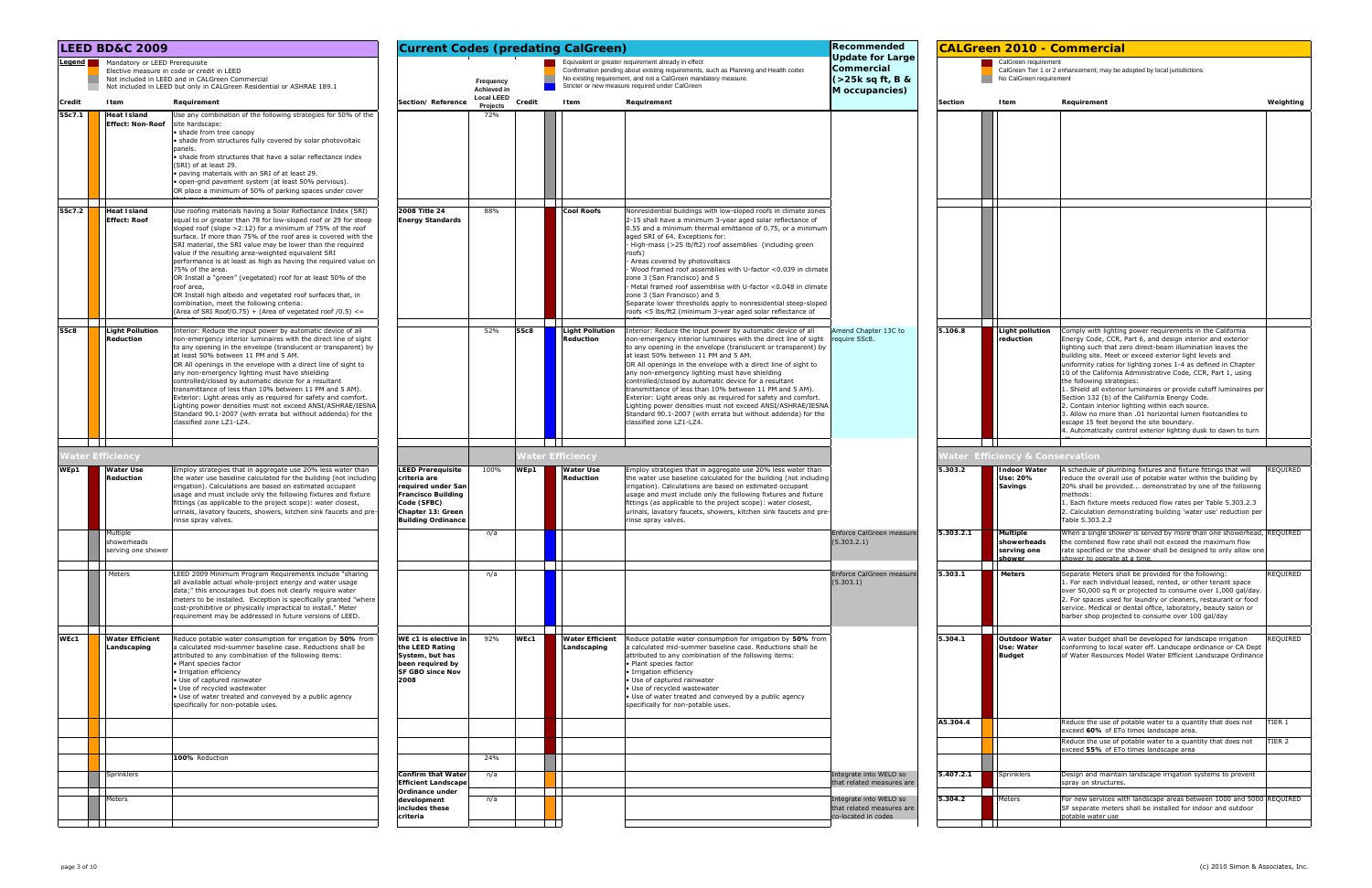|              | <b>LEED BD&amp;C 2009</b>                                                               |                                                                                                                                                                                                                                                                                                                                                                                                                                                                                                                                                                                                                                                                                                                                                                                                                                                                                                                                                                                                                                                                                          | <b>Current Codes (predating CalGreen)</b>                                                                                                                                                |                                                                      |              |                                                 |                                                                                                                                                                                                                                                                                                                                                                                                                                                                                                                                                                                                                                                                                                                                                                                                                                                                                                                                                                                                                                                             | Recommended                                                                 |                  | <b>CALGreen 2010 - Commercial</b>                |                                                                                                                                                                                                                                                                                                                                                                                                                                                                                                                                                                                                                                                                                                                                                                                                                                                                                                                                                                                                                                                               |
|--------------|-----------------------------------------------------------------------------------------|------------------------------------------------------------------------------------------------------------------------------------------------------------------------------------------------------------------------------------------------------------------------------------------------------------------------------------------------------------------------------------------------------------------------------------------------------------------------------------------------------------------------------------------------------------------------------------------------------------------------------------------------------------------------------------------------------------------------------------------------------------------------------------------------------------------------------------------------------------------------------------------------------------------------------------------------------------------------------------------------------------------------------------------------------------------------------------------|------------------------------------------------------------------------------------------------------------------------------------------------------------------------------------------|----------------------------------------------------------------------|--------------|-------------------------------------------------|-------------------------------------------------------------------------------------------------------------------------------------------------------------------------------------------------------------------------------------------------------------------------------------------------------------------------------------------------------------------------------------------------------------------------------------------------------------------------------------------------------------------------------------------------------------------------------------------------------------------------------------------------------------------------------------------------------------------------------------------------------------------------------------------------------------------------------------------------------------------------------------------------------------------------------------------------------------------------------------------------------------------------------------------------------------|-----------------------------------------------------------------------------|------------------|--------------------------------------------------|---------------------------------------------------------------------------------------------------------------------------------------------------------------------------------------------------------------------------------------------------------------------------------------------------------------------------------------------------------------------------------------------------------------------------------------------------------------------------------------------------------------------------------------------------------------------------------------------------------------------------------------------------------------------------------------------------------------------------------------------------------------------------------------------------------------------------------------------------------------------------------------------------------------------------------------------------------------------------------------------------------------------------------------------------------------|
|              | Legend Mandatory or LEED Prerequisite                                                   | Elective measure in code or credit in LEED<br>Not included in LEED and in CALGreen Commercial<br>Not included in LEED but only in CALGreen Residential or ASHRAE 189.1                                                                                                                                                                                                                                                                                                                                                                                                                                                                                                                                                                                                                                                                                                                                                                                                                                                                                                                   |                                                                                                                                                                                          | Frequency<br>Achieved in                                             |              |                                                 | Equivalent or greater requirement already in effect<br>Confirmation pending about existing requirements, such as Planning and Health codes<br>No existing requirement, and not a CalGreen mandatory measure.<br>Stricter or new measure required under CalGreen                                                                                                                                                                                                                                                                                                                                                                                                                                                                                                                                                                                                                                                                                                                                                                                             | <b>Jpdate for Large</b><br>Commercial<br>(>25k sq ft, B &<br>M occupancies) |                  | CalGreen requirement<br>No CalGreen requirement  | CalGreen Tier 1 or 2 enhancement; may be adopted by local jurisdictions                                                                                                                                                                                                                                                                                                                                                                                                                                                                                                                                                                                                                                                                                                                                                                                                                                                                                                                                                                                       |
| Credit       | Item                                                                                    | Requirement                                                                                                                                                                                                                                                                                                                                                                                                                                                                                                                                                                                                                                                                                                                                                                                                                                                                                                                                                                                                                                                                              | Section/Reference                                                                                                                                                                        | <b>Local LEED</b><br>Projects                                        | Credit       | Item                                            | Requirement                                                                                                                                                                                                                                                                                                                                                                                                                                                                                                                                                                                                                                                                                                                                                                                                                                                                                                                                                                                                                                                 |                                                                             | <b>Section</b>   | <b>I</b> tem                                     | Requirement<br>Weighting                                                                                                                                                                                                                                                                                                                                                                                                                                                                                                                                                                                                                                                                                                                                                                                                                                                                                                                                                                                                                                      |
|              | Irrigation<br>Controllers                                                               |                                                                                                                                                                                                                                                                                                                                                                                                                                                                                                                                                                                                                                                                                                                                                                                                                                                                                                                                                                                                                                                                                          |                                                                                                                                                                                          | part of<br>WEC1.1                                                    |              |                                                 | Irrigation controllers are one of several options to document<br>water savings to meet the WE c1 threshold of 50% landscape<br>irrigation reduction, which is required by Chapter 13C.                                                                                                                                                                                                                                                                                                                                                                                                                                                                                                                                                                                                                                                                                                                                                                                                                                                                      | Integrate into WELO so<br>that related measures are<br>co-located in codes  | 5.304.3          |                                                  | REQUIRED<br>Irrigation Controlle Provide weather or soil moisture based controllers that<br>automatically adjust in response to plants' needs as weather<br>conditions change                                                                                                                                                                                                                                                                                                                                                                                                                                                                                                                                                                                                                                                                                                                                                                                                                                                                                 |
| WEc2         | Water                                                                                   | Innovative Waste OPTION 1: Reduce potable water use for building sewage<br>conveyance by 50% through the use of water conserving<br>fixtures (water closets, urinals) or non-potable water (captured<br>rainwater, recycled graywater, and on-site or municipally<br>treated wastewater).<br>OPTION 2: Treat 50% of wastewater on-site to tertiary<br>standards. Treated water must be infiltrated or used on-site.                                                                                                                                                                                                                                                                                                                                                                                                                                                                                                                                                                                                                                                                      | CalGreen<br>performance<br>criteria met by<br>existing LEED<br><b>WEp1</b> prerequisite<br>and upcoming<br><b>WEc3</b> requirement                                                       | 16%                                                                  | WEp1         |                                                 | CalGreen wastewater reduction measure summarizes the<br>expected benefit of CGBS 5.303.2. 5.303.4 does not include an<br>additional enforceable measure beyond 5.302.2 and 5.303.3.                                                                                                                                                                                                                                                                                                                                                                                                                                                                                                                                                                                                                                                                                                                                                                                                                                                                         |                                                                             | 5.303.4          | $\blacksquare$<br>Wastewater<br><b>Reduction</b> | REQUIRED<br>Each building Shall reduce by 20% wastewater by one of the<br>following methods:<br>1. Installation of water-conserving fixtures meeting the criteria<br>established in 5.303.2. or 5.303.3 or<br>2. Utilizing non-potable water systems                                                                                                                                                                                                                                                                                                                                                                                                                                                                                                                                                                                                                                                                                                                                                                                                          |
| WEc3         | <b>Water Use</b><br>Reduction                                                           | Employ strategies that in aggregate use less water than the<br>water use baseline calculated for the building (not including<br>irrigation). Calculations are based on estimated occupant<br>usage and must include only the following fixtures and fixtures<br>fittings (as applicable to the project scope): water closets,<br>urinals, lavatory faucets, showers, kitchen sink faucets and pre<br>inse snrav valves                                                                                                                                                                                                                                                                                                                                                                                                                                                                                                                                                                                                                                                                   | WE c3 is elective in<br>the LEED Rating<br>System, but will be<br>required by SF GBO<br>beginning Jan 2011                                                                               | 80%<br>(Data pre-<br>dates local<br>green<br>building<br>equirements | WEc3         | <b>Water Use</b><br>Reduction                   | Employ strategies that in aggregate use 30% less water than<br>the water use baseline calculated for the building (not including<br>irrigation). Calculations are based on estimated occupant<br>usage and must include only the following fixtures and fixtures<br>fittings (as applicable to the project scope): water closets,<br>urinals, lavatory faucets, showers, kitchen sink faucets and pre<br>inse snrav valves                                                                                                                                                                                                                                                                                                                                                                                                                                                                                                                                                                                                                                  |                                                                             | 5.303.2          | <b>Water Use</b><br>Reduction                    | A schedule of plumbing fixtures and fixture fittings that will<br>reduce the overall use of potable water within the building by<br>20% shall be provided.                                                                                                                                                                                                                                                                                                                                                                                                                                                                                                                                                                                                                                                                                                                                                                                                                                                                                                    |
|              |                                                                                         | 30%<br>40%                                                                                                                                                                                                                                                                                                                                                                                                                                                                                                                                                                                                                                                                                                                                                                                                                                                                                                                                                                                                                                                                               |                                                                                                                                                                                          | 68%                                                                  |              |                                                 | 30%                                                                                                                                                                                                                                                                                                                                                                                                                                                                                                                                                                                                                                                                                                                                                                                                                                                                                                                                                                                                                                                         |                                                                             | A5.303.2         |                                                  | TIER 1<br>30% Savings<br>35% Savings<br>TIER 2                                                                                                                                                                                                                                                                                                                                                                                                                                                                                                                                                                                                                                                                                                                                                                                                                                                                                                                                                                                                                |
| $\mathbf{1}$ |                                                                                         | 50% (Innovation credit)                                                                                                                                                                                                                                                                                                                                                                                                                                                                                                                                                                                                                                                                                                                                                                                                                                                                                                                                                                                                                                                                  |                                                                                                                                                                                          |                                                                      |              |                                                 |                                                                                                                                                                                                                                                                                                                                                                                                                                                                                                                                                                                                                                                                                                                                                                                                                                                                                                                                                                                                                                                             |                                                                             |                  |                                                  |                                                                                                                                                                                                                                                                                                                                                                                                                                                                                                                                                                                                                                                                                                                                                                                                                                                                                                                                                                                                                                                               |
|              | nergy and Atmosphere                                                                    |                                                                                                                                                                                                                                                                                                                                                                                                                                                                                                                                                                                                                                                                                                                                                                                                                                                                                                                                                                                                                                                                                          |                                                                                                                                                                                          |                                                                      |              | nergy and Atmosphere                            |                                                                                                                                                                                                                                                                                                                                                                                                                                                                                                                                                                                                                                                                                                                                                                                                                                                                                                                                                                                                                                                             |                                                                             |                  | Energy Efficiency                                |                                                                                                                                                                                                                                                                                                                                                                                                                                                                                                                                                                                                                                                                                                                                                                                                                                                                                                                                                                                                                                                               |
| EAp1<br>EAp2 | Fundamental<br>the Building<br><b>Energy Systems</b><br><b>Contract Contract Street</b> | 1) Designate an individual as the Commissioning Authority<br><b>Commissioning of (CxA) to lead, review, and oversee the completion of the</b><br>commissioning process activities.<br>2) The Owner shall document the Owner's Project<br>Requirements (OPR). The design team shall develop the Basis<br>of Design (BOD). The CxA must review these documents for<br>clarity and completeness.<br>3) Develop and incorporate commissioning requirements into<br>the construction documents.<br>4) Develop and implement a commissioning plan.<br>5) Verify the installation and performance of the systems to be<br>commissioned.<br>6) Complete a summary commissioning report.<br>Commissioning process activities shall be completed for the<br>following energy related systems, at a minimum:<br>• Heating, ventilating, air conditioning, and refrigeration<br>(HVAC&R) systems (mechanical and passive) and associated<br>controls<br>• Lighting and daylighting controls<br>· Domestic hot water systems<br>Minimum Energy Demonstrate a 10% improvement in the proposed building | <b>LEED Prerequisite</b><br>criteria are<br>required under San<br><b>Francisco Building</b><br>Code (SFBC)<br>Chapter 13: Green<br><b>Building Ordinance</b><br><b>LEED Prerequisite</b> | 100%<br>100%                                                         | EAp1<br>EAp2 | Fundamental<br>Commissioning<br>of the Building | 1) Designate an individual as the Commissioning Authority<br>(CxA) to lead, review, and oversee the completion of the<br>commissioning process activities.<br><b>Energy Systems</b> 2) The Owner shall document the Owner's Project<br>Requirements (OPR). The design team shall develop the Basis<br>of Design (BOD). The CxA must review these documents for<br>clarity and completeness.<br>3) Develop and incorporate commissioning requirements into<br>the construction documents.<br>4) Develop and implement a commissioning plan.<br>5) Verify the installation and performance of the systems to be<br>commissioned.<br>6) Complete a summary commissioning report.<br>Commissioning process activities shall be completed for the<br>following energy related systems, at a minimum:<br>• Heating, ventilating, air conditioning, and refrigeration<br>(HVAC&R) systems (mechanical and passive) and associated<br>controls<br>Lighting and daylighting controls<br>· Domestic hot water systems<br>Minimum Energy All projects are required to: |                                                                             | 5.410.2<br>5.201 | Commissioning<br>Energy                          | REQUIRED<br>For new buildings 10,000 square feet and over, building<br>commissioning shall be included in the design and construction<br>processes of the building project to verify that the building<br>systems and components meet the owner's or owner<br>representative's project requirements. Commissioning shall be<br>performed in accordance with this section by trained personnel<br>with experience on projects of comparable size and complexity<br>Commissioning requirements shall include:<br>1. Owner's Project Requirements.<br>2. Basis of Design.<br>3. Commissioning measures shown in the construction<br>documents.<br>4. Commissioning Plan.<br>5. Functional Performance Testing.<br>6. Documentation & Training<br>7. Commissioning Report.<br>All building systems and components covered by Title 24, Part<br>6, as well as process equipment and controls, and<br>renewable energy systems shall be included in the scope of the<br>Commissioning Requirements.<br>For the purposes of mandatory energy efficiency standards in |
|              | ertormance                                                                              | performance rating for new buildings, or a 5% improvement in<br>the proposed building performance rating for major<br>renovations to existing building, compared with the baseline<br>building performance rating.<br>Calculate the baseline building performance rating according to<br>the building performance rating method in Appendix G of<br>ASHRAE Standard 90.1-2007 (with errata but without<br>addenda) or California Title 24-2005, Part 6 using a computer<br>simulation model for the whole building project.<br>For small buildings, alternative compliance paths include using<br>the ASHRAE Advanced Energy Design Guides or the Advanced<br>Building Core Performance Guide developed by the New<br>Buildings institute.                                                                                                                                                                                                                                                                                                                                               | criteria are<br>required under San<br><b>Francisco Building</b><br>Code (SFBC)<br>Chapter 13: Green<br><b>Building Ordinance</b>                                                         |                                                                      |              | 'ertormance                                     | a) Submit standard Title 24 documentation of compliance with<br>California energy standards, and<br>b) Submit documentation to demonstrate that the proposed<br>building meets LEED 2009 Minimum Energy Performance<br>prerequisite (EAp2)                                                                                                                                                                                                                                                                                                                                                                                                                                                                                                                                                                                                                                                                                                                                                                                                                  |                                                                             |                  | <b>Efficiency</b>                                | this code, the California Energy Commission will continue to<br>adopt mandatory building standards.<br>Note: It is the intent of this code to encourage buildings to<br>achieve exemplary performance in the area of energy<br>efficiency. For the purposes of energy efficiency standards, the<br>California Energy Commission believes specifically, a green<br>building should achieve at least a 15% reduction in energy<br>usage when compared to the State's mandatory energy<br>efficiency standards.                                                                                                                                                                                                                                                                                                                                                                                                                                                                                                                                                  |
| EAp3         | Fundamenta<br>Refrigerant<br>Management                                                 | Zero use of CFC-based refrigerants in new building HVAC&R<br>systems. When reusing existing base building HVAC<br>equipment, complete a comprehensive CFC phase-out<br>onversion prior to project completion.                                                                                                                                                                                                                                                                                                                                                                                                                                                                                                                                                                                                                                                                                                                                                                                                                                                                            | U.S. Clean Air Act<br>of 1990, Title VI,<br>Section 608                                                                                                                                  | 100%                                                                 |              |                                                 | CFC containing equipment has not allowed to be manufactured<br>or sold in U.S for many years. As written, this measure is<br>irrelevant to new construction. (HCFC's are another matter,<br>hough regulated by California Air Resources Board under                                                                                                                                                                                                                                                                                                                                                                                                                                                                                                                                                                                                                                                                                                                                                                                                         |                                                                             | 5.508.1.1        | (CFCs)                                           | Install HVAC, refrigeration and fire suppression equipment that REQUIRED<br>do not contain CFCs.                                                                                                                                                                                                                                                                                                                                                                                                                                                                                                                                                                                                                                                                                                                                                                                                                                                                                                                                                              |
| EAc1         | <b>Optimize Energy</b><br>Performance                                                   | Demonstrate a percentage improvement in the proposed<br>building performance rating compared with the baseline<br>building performance rating per ASHRAE/IESNA Standard 90.1<br>2007 (with errata but without addenda) using a computer<br>simulation model for the whole building project.<br>15% Savings (New Buildings)<br>30% Savings (New Buildings)                                                                                                                                                                                                                                                                                                                                                                                                                                                                                                                                                                                                                                                                                                                                |                                                                                                                                                                                          | 80%<br>52%<br>$0\%$                                                  |              |                                                 |                                                                                                                                                                                                                                                                                                                                                                                                                                                                                                                                                                                                                                                                                                                                                                                                                                                                                                                                                                                                                                                             |                                                                             | A5.203.1         | Energy<br>performance                            | Using an Alternative Calculation Method approved by the<br>California Energy Commission, calculate each nonresidential<br>building's TDV energy and CO2 emissions, and compare it to<br>the standard or "budget" building based on the California<br>Energy Code 2008 Energy Efficiency Standards.<br>15% Savings<br>TIER 1<br>30% Savings<br>TIER <sub>2</sub>                                                                                                                                                                                                                                                                                                                                                                                                                                                                                                                                                                                                                                                                                               |
| EAc2         | Renewable<br>Energy                                                                     | Use on-site renewable energy systems to offset building<br>energy cost. Calculate project performance by expressing the<br>energy produced by the renewable systems as a percentage of<br>the building annual energy cost and use the table below to<br>etermine the number of noints achieved                                                                                                                                                                                                                                                                                                                                                                                                                                                                                                                                                                                                                                                                                                                                                                                           |                                                                                                                                                                                          | 36%                                                                  |              |                                                 |                                                                                                                                                                                                                                                                                                                                                                                                                                                                                                                                                                                                                                                                                                                                                                                                                                                                                                                                                                                                                                                             |                                                                             |                  |                                                  |                                                                                                                                                                                                                                                                                                                                                                                                                                                                                                                                                                                                                                                                                                                                                                                                                                                                                                                                                                                                                                                               |

|                            | <b>CALGreen 2010 - Commercial</b>               |                                                                                                                                                                                                                                                                                                                                                                                                                                                                                                                                                                                                                                                                                                                                                                                                                                                                                                                                                                                            |                  |
|----------------------------|-------------------------------------------------|--------------------------------------------------------------------------------------------------------------------------------------------------------------------------------------------------------------------------------------------------------------------------------------------------------------------------------------------------------------------------------------------------------------------------------------------------------------------------------------------------------------------------------------------------------------------------------------------------------------------------------------------------------------------------------------------------------------------------------------------------------------------------------------------------------------------------------------------------------------------------------------------------------------------------------------------------------------------------------------------|------------------|
|                            | CalGreen requirement<br>No CalGreen requirement | CalGreen Tier 1 or 2 enhancement; may be adopted by local jurisdictions                                                                                                                                                                                                                                                                                                                                                                                                                                                                                                                                                                                                                                                                                                                                                                                                                                                                                                                    |                  |
| Section                    | Item                                            | Requirement                                                                                                                                                                                                                                                                                                                                                                                                                                                                                                                                                                                                                                                                                                                                                                                                                                                                                                                                                                                | Weighting        |
| 5.304.3                    |                                                 | Irrigation Controlle Provide weather or soil moisture based controllers that<br>automatically adjust in response to plants' needs as weather<br>conditions change                                                                                                                                                                                                                                                                                                                                                                                                                                                                                                                                                                                                                                                                                                                                                                                                                          | REQUIRED         |
| 5.303.4                    | Wastewater                                      | Each building Shall reduce by 20% wastewater by one of the                                                                                                                                                                                                                                                                                                                                                                                                                                                                                                                                                                                                                                                                                                                                                                                                                                                                                                                                 | REQUIRED         |
|                            | Reduction                                       | following methods:<br>1. Installation of water-conserving fixtures meeting the criteria<br>established in 5.303.2. or 5.303.3 or<br>2. Utilizing non-potable water systems                                                                                                                                                                                                                                                                                                                                                                                                                                                                                                                                                                                                                                                                                                                                                                                                                 |                  |
| 5.303.2                    | <b>Water Use</b>                                |                                                                                                                                                                                                                                                                                                                                                                                                                                                                                                                                                                                                                                                                                                                                                                                                                                                                                                                                                                                            |                  |
|                            | Reduction                                       | A schedule of plumbing fixtures and fixture fittings that will<br>reduce the overall use of potable water within the building by<br>20% shall be provided.                                                                                                                                                                                                                                                                                                                                                                                                                                                                                                                                                                                                                                                                                                                                                                                                                                 |                  |
| A5.303.2                   |                                                 | 30% Savings<br>35% Savings                                                                                                                                                                                                                                                                                                                                                                                                                                                                                                                                                                                                                                                                                                                                                                                                                                                                                                                                                                 | TIER 1<br>TIER 2 |
|                            |                                                 |                                                                                                                                                                                                                                                                                                                                                                                                                                                                                                                                                                                                                                                                                                                                                                                                                                                                                                                                                                                            |                  |
| Energy Effici <u>enc</u> y |                                                 |                                                                                                                                                                                                                                                                                                                                                                                                                                                                                                                                                                                                                                                                                                                                                                                                                                                                                                                                                                                            |                  |
|                            |                                                 |                                                                                                                                                                                                                                                                                                                                                                                                                                                                                                                                                                                                                                                                                                                                                                                                                                                                                                                                                                                            |                  |
| 5.410.2                    | Commissioning                                   | For new buildings 10,000 square feet and over, building<br>commissioning shall be included in the design and construction<br>processes of the building project to verify that the building<br>systems and components meet the owner's or owner<br>representative's project requirements. Commissioning shall be<br>performed in accordance with this section by trained personnel<br>with experience on projects of comparable size and complexity.<br>Commissioning requirements shall include:<br>1. Owner's Project Requirements.<br>2. Basis of Design.<br>3. Commissioning measures shown in the construction<br>documents.<br>4. Commissioning Plan.<br>5. Functional Performance Testing.<br>6. Documentation & Training.<br>7. Commissioning Report.<br>All building systems and components covered by Title 24, Part<br>6, as well as process equipment and controls, and<br>renewable energy systems shall be included in the scope of the<br><u>Commissioning Requirements.</u> | REQUIRED         |
| 5.201                      | Energy<br>Efficiency                            | For the purposes of mandatory energy efficiency standards in<br>this code, the California Energy Commission will continue to<br>adopt mandatory building standards.<br>Note: It is the intent of this code to encourage buildings to<br>achieve exemplary performance in the area of energy<br>efficiency. For the purposes of energy efficiency standards, the<br>California Energy Commission believes specifically, a green<br>building should achieve at least a 15% reduction in energy<br>usage when compared to the State's mandatory energy<br>efficiency standards.                                                                                                                                                                                                                                                                                                                                                                                                               | N/A              |
| 5.508.1.1                  | (CFCs)                                          | Install HVAC, refrigeration and fire suppression equipment that   REQUIRED<br>do not contain CFCs.                                                                                                                                                                                                                                                                                                                                                                                                                                                                                                                                                                                                                                                                                                                                                                                                                                                                                         |                  |
| A5.203.1                   | Energy<br>performance                           | Using an Alternative Calculation Method approved by the<br>California Energy Commission, calculate each nonresidential<br>building's TDV energy and CO2 emissions, and compare it to<br>the standard or "budget" building based on the California<br>Energy Code 2008 Energy Efficiency Standards.<br>15% Savings<br>30% Savings                                                                                                                                                                                                                                                                                                                                                                                                                                                                                                                                                                                                                                                           | TIER 1<br>TIER 2 |
|                            |                                                 |                                                                                                                                                                                                                                                                                                                                                                                                                                                                                                                                                                                                                                                                                                                                                                                                                                                                                                                                                                                            |                  |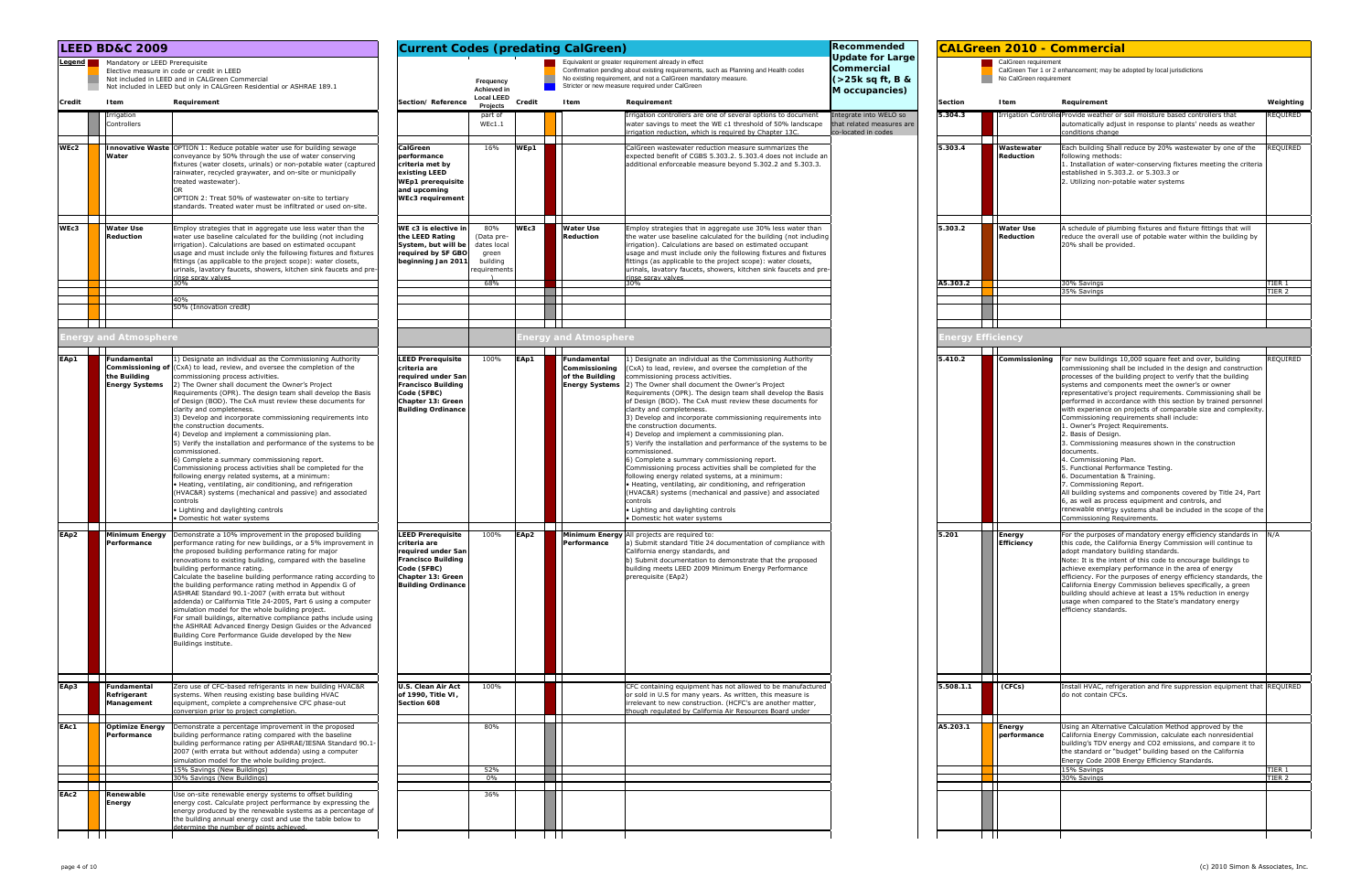|                         |                |                                                 | <b>CALGreen 2010 - Commercial</b>                                                                                                    |           |
|-------------------------|----------------|-------------------------------------------------|--------------------------------------------------------------------------------------------------------------------------------------|-----------|
|                         |                | CalGreen requirement<br>No CalGreen requirement | CalGreen Tier 1 or 2 enhancement; may be adopted by local jurisdictions                                                              |           |
| Section                 |                | Item                                            | Requirement                                                                                                                          | Weighting |
|                         |                |                                                 |                                                                                                                                      |           |
|                         |                |                                                 |                                                                                                                                      |           |
|                         |                |                                                 |                                                                                                                                      |           |
| 5.410.2.1,<br>5.410.2.2 |                | <b>Owner's Project</b><br>Requirements,         |                                                                                                                                      | REQUIRED  |
|                         |                | <b>Basis of Design</b>                          |                                                                                                                                      |           |
|                         |                |                                                 |                                                                                                                                      |           |
|                         |                |                                                 |                                                                                                                                      |           |
| 5.410.2.5.1             |                | Systems manual                                  |                                                                                                                                      | REQUIRED  |
|                         |                |                                                 |                                                                                                                                      |           |
| 5.410.2.5.2             |                | <b>Systems</b><br>operations                    |                                                                                                                                      | REQUIRED  |
|                         |                | training                                        |                                                                                                                                      |           |
|                         |                |                                                 |                                                                                                                                      |           |
|                         |                |                                                 |                                                                                                                                      |           |
|                         |                |                                                 |                                                                                                                                      |           |
|                         |                |                                                 |                                                                                                                                      |           |
|                         |                |                                                 |                                                                                                                                      |           |
|                         |                |                                                 |                                                                                                                                      |           |
|                         |                |                                                 |                                                                                                                                      |           |
| 5.508.1.2               |                | Halons                                          | Install HVAC, refrigeration and fire suppression equipment that                                                                      |           |
|                         |                |                                                 | do not contain Halons.                                                                                                               |           |
|                         |                |                                                 |                                                                                                                                      |           |
|                         |                |                                                 |                                                                                                                                      |           |
|                         |                |                                                 |                                                                                                                                      |           |
|                         |                |                                                 |                                                                                                                                      |           |
|                         |                |                                                 |                                                                                                                                      |           |
|                         |                |                                                 |                                                                                                                                      |           |
|                         |                |                                                 |                                                                                                                                      |           |
|                         |                |                                                 |                                                                                                                                      |           |
|                         |                |                                                 |                                                                                                                                      |           |
|                         |                |                                                 |                                                                                                                                      |           |
|                         |                |                                                 | Material Conservation and Resource Efficiency                                                                                        |           |
|                         |                |                                                 |                                                                                                                                      |           |
| 5.410.1                 |                | Recycling by<br>occupants                       | Provide readily accessible areas that serve the entire building<br>and are identified for the depositing, storage, and collection of | REQUIRED  |
|                         |                |                                                 | non-hazardous materials for recycling, including (at a                                                                               |           |
|                         |                |                                                 | minimum) paper, corrugated cardboard, glass, plastics and<br>metals.                                                                 |           |
|                         |                |                                                 |                                                                                                                                      |           |
|                         |                |                                                 |                                                                                                                                      |           |
|                         |                |                                                 |                                                                                                                                      |           |
|                         |                |                                                 |                                                                                                                                      |           |
|                         |                |                                                 |                                                                                                                                      |           |
|                         |                |                                                 |                                                                                                                                      |           |
|                         |                |                                                 |                                                                                                                                      |           |
|                         |                |                                                 |                                                                                                                                      |           |
|                         | $\blacksquare$ |                                                 |                                                                                                                                      |           |

|        | <b>LEED BD&amp;C 2009</b>                        |                                                                                                                                                                                                                                                                                                                                                                                                                                                                                                                   | <b>Current Codes (predating CalGreen)</b><br>Equivalent or greater requirement already in effect                                                  |                                                |        |                                                  |                                                                                                                                                                                                                                                                                                                                                                                                                                                    |                                                                                |                         |                                                                   | <b>CALGreen 2010 - Commercial</b>                                                                                                                                                                                                                                      |                 |
|--------|--------------------------------------------------|-------------------------------------------------------------------------------------------------------------------------------------------------------------------------------------------------------------------------------------------------------------------------------------------------------------------------------------------------------------------------------------------------------------------------------------------------------------------------------------------------------------------|---------------------------------------------------------------------------------------------------------------------------------------------------|------------------------------------------------|--------|--------------------------------------------------|----------------------------------------------------------------------------------------------------------------------------------------------------------------------------------------------------------------------------------------------------------------------------------------------------------------------------------------------------------------------------------------------------------------------------------------------------|--------------------------------------------------------------------------------|-------------------------|-------------------------------------------------------------------|------------------------------------------------------------------------------------------------------------------------------------------------------------------------------------------------------------------------------------------------------------------------|-----------------|
|        | Legend Mandatory or LEED Prerequisite            | Elective measure in code or credit in LEED<br>Not included in LEED and in CALGreen Commercial<br>Not included in LEED but only in CALGreen Residential or ASHRAE 189.1                                                                                                                                                                                                                                                                                                                                            |                                                                                                                                                   | Frequency<br>Achieved in<br><b>Local LEED</b>  |        |                                                  | Confirmation pending about existing requirements, such as Planning and Health codes<br>No existing requirement, and not a CalGreen mandatory measure.<br>Stricter or new measure required under CalGreen                                                                                                                                                                                                                                           | <b>Update for Large</b><br>Commercial<br>$($ >25k sq ft, B &<br>M occupancies) |                         | CalGreen requirement<br>No CalGreen requirement                   | CalGreen Tier 1 or 2 enhancement; may be adopted by local jurisdictions                                                                                                                                                                                                |                 |
| Credit | Item                                             | Requirement                                                                                                                                                                                                                                                                                                                                                                                                                                                                                                       | Section/Reference                                                                                                                                 | Projects                                       | Credit | Item                                             | Requirement                                                                                                                                                                                                                                                                                                                                                                                                                                        |                                                                                | <b>Section</b>          | <b>I</b> tem                                                      | Requirement                                                                                                                                                                                                                                                            | Weighting       |
| EAc3   | Enhanced<br>Commissioning                        | 1. Prior to the start of the construction documents phase,<br>designate an independent Commissioning Authority (CxA) to<br>lead, review, and oversee the completion of all commissioning<br>process activities.                                                                                                                                                                                                                                                                                                   | EA c3 is elective in<br>the LEED Rating<br>System, but<br>required by SF GBO data pre-date<br>as of Jan 2010. EA                                  | 64%<br>LEED credit<br>frequency<br>adoption of | EAc3   | Enhanced<br>Commissioning                        | 1. Prior to the start of the construction documents phase,<br>designate an independent Commissioning Authority (CxA) to<br>lead, review, and oversee the completion of all commissioning<br>process activities.                                                                                                                                                                                                                                    |                                                                                |                         |                                                                   |                                                                                                                                                                                                                                                                        |                 |
|        |                                                  | 2. The CA shall conduct, at a minimum, one commissioning<br>design review of the Owner's Project Requirements (OPR),<br>Basis of Design (BOD), and design documents prior to mid-<br>construction documents phase and back-check the review<br>comments following design submission.<br>3. The CA shall review contractor submittals applicable to                                                                                                                                                                | c3 commissioning<br>is substantially<br>nore thorough and requirements<br>representative of<br>independent<br>review than                         | local green<br>building                        |        |                                                  | 2. The CA shall conduct, at a minimum, one commissioning<br>design review of the Owner's Project Requirements (OPR),<br>Basis of Design (BOD), and design documents prior to mid-<br>construction documents phase and back-check the review<br>comments following design submission.<br>3. The CA shall review contractor submittals applicable to                                                                                                 |                                                                                | 5.410.2.1,<br>5.410.2.2 | <b>Owner's Project</b><br>Requirements,<br><b>Basis of Design</b> |                                                                                                                                                                                                                                                                        | REQUIRED        |
|        |                                                  | systems being commissioned for compliance with the OPR and<br>4. Develop a systems manual that provides future operating<br>staff the information needed to understand and optimally                                                                                                                                                                                                                                                                                                                              | CalGreen<br>mandatory<br>measure.                                                                                                                 |                                                |        |                                                  | systems being commissioned for compliance with the OPR and<br>BOD.<br>4. Develop a systems manual that provides future operating<br>staff the information needed to understand and optimally                                                                                                                                                                                                                                                       |                                                                                | 5.410.2.5.1             | <b>Systems manual</b>                                             |                                                                                                                                                                                                                                                                        | REQUIRED        |
|        |                                                  | operate the commissioned systems.<br>5. Verify that the requirements for training operating personne<br>and building occupants are completed.                                                                                                                                                                                                                                                                                                                                                                     |                                                                                                                                                   |                                                |        |                                                  | operate the commissioned systems.<br>5. Verify that the requirements for training operating personnel<br>and building occupants are completed.                                                                                                                                                                                                                                                                                                     |                                                                                | 5.410.2.5.2             | <b>Systems</b><br>operations<br>training                          |                                                                                                                                                                                                                                                                        | REQUIRED        |
|        |                                                  | 6. The CxA must be involved in reviewing the operation of the<br>building with operations and maintenance staff and occupants<br>within 10 months after substantial completion. A plan for<br>resolving outstanding commissioning-related issues must be                                                                                                                                                                                                                                                          |                                                                                                                                                   |                                                |        |                                                  | 6. The CxA must be involved in reviewing the operation of the<br>building with operations and maintenance staff and occupants<br>within 10 months after substantial completion. A plan for<br>resolving outstanding commissioning-related issues must be                                                                                                                                                                                           |                                                                                |                         | $\mathbf{1}$                                                      |                                                                                                                                                                                                                                                                        |                 |
| EAc4   | <b>Enhanced</b><br>Refrigerant<br>Management     | OPTION 1: Do not use refrigerants.<br>OR OPTION 2: Select refrigerants and HVAC&R that minimize<br>or eliminate the emission of compounds that contribute to<br>ozone depletion and global warming. The base building<br>HVAC&R equipment shall comply with the following formula,<br>which set a maximum threshold for the combined contributions<br>to ozone depletion and global warming potential: LCGWP +<br>$CODP$ $\times$ 105 $\times$ 100                                                                |                                                                                                                                                   | 84%                                            | EAc4   | <b>Enhanced</b><br>Refrigerant<br>Management     | OPTION 1: Do not use refrigerants.<br>OR OPTION 2: Select refrigerants and HVAC&R that minimize<br>or eliminate the emission of compounds that contribute to<br>ozone depletion and global warming. The base building<br>HVAC&R equipment shall comply with the following formula,<br>which set a maximum threshold for the combined contributions<br>to ozone depletion and global warming potential: LCGWP +<br>$CODP$ $\times$ 105 $\times$ 100 | Amend Chapter 13C to<br>reauire EAc4                                           |                         |                                                                   |                                                                                                                                                                                                                                                                        |                 |
|        |                                                  | ALL OPTIONS: Do not operate or install fire suppression<br>systems that contain ozone-depleting substances such as<br>CFCs. HCFCs. or halons                                                                                                                                                                                                                                                                                                                                                                      |                                                                                                                                                   |                                                |        |                                                  | ALL OPTIONS: Do not operate or install fire suppression<br>systems that contain ozone-depleting substances such as<br>CFCs, HCFCs, or halons                                                                                                                                                                                                                                                                                                       |                                                                                | 5.508.1.2               | <b>Halons</b><br>$\mathbf{1}$                                     | Install HVAC, refrigeration and fire suppression equipment that<br>do not contain Halons.                                                                                                                                                                              |                 |
| EAc5   | Measurement &<br>Verification                    | Develop and implement a measurement and verification (M&V)<br>plan consistent with Option B or Option D of the International<br>Performance Measurement & Verification Protocol (IPMVP)<br>Volume III: Concepts and Options for Determining Energy<br>Savings in New Construction, April, 2003.<br>The M&V period must cover at least 1 year of post-construction<br>occupancy.<br>Provide a process for corrective action if the results of the M&V<br>plan indicate that energy savings are not being achieved. |                                                                                                                                                   | 28%                                            |        |                                                  |                                                                                                                                                                                                                                                                                                                                                                                                                                                    |                                                                                |                         |                                                                   |                                                                                                                                                                                                                                                                        |                 |
| EAc6   | <b>Green Power</b>                               | Engage in at least a 2-year renewable energy contract to<br>provide at least 35% of the building's electricity from<br>renewable sources, as defined by the Center for Resource<br>Solutions' Green-e Energy product certification requirements.                                                                                                                                                                                                                                                                  |                                                                                                                                                   | 52%                                            |        | $\mathbf{I}$                                     |                                                                                                                                                                                                                                                                                                                                                                                                                                                    |                                                                                |                         | $\mathbf{1}$                                                      |                                                                                                                                                                                                                                                                        |                 |
|        | aterials & Resources                             |                                                                                                                                                                                                                                                                                                                                                                                                                                                                                                                   |                                                                                                                                                   |                                                |        | aterials & Resources                             |                                                                                                                                                                                                                                                                                                                                                                                                                                                    |                                                                                |                         |                                                                   | laterial Conservation and Resource Efficiency                                                                                                                                                                                                                          |                 |
| MRp1   | Storage &<br><b>Collection of</b><br>Recyclables | Provide an easily-accessible dedicated area or for the collection<br>of storage materials for recycling for the entire building.<br>Materials must include at minimum paper, corrugated<br>cardboard, glass, plastics and metals.                                                                                                                                                                                                                                                                                 | <b>CA Solid Waste</b><br>Reuse and<br><b>Recycling Access</b><br>Act of 1991,<br><b>CIWMB Model</b><br>Ordinance 93-57<br>and SFBC Chapter<br>120 | 100%                                           | MRp1   | Storage &<br><b>Collection of</b><br>Recyclables | Under state law, permits may not be issued for any new public<br>or private facility (among other projects) after July 1, 2005<br>unless adequate areas for collection and storage of all<br>recyclable materials are provided. Due to enhanced local refuse<br>collection services, space must be able to accommodate 100%<br>of a facility's solid-waste materials. For details, see DBI<br>Administrative Bulletin AB-088.                      |                                                                                | 5.410.1                 | <b>Recycling by</b><br>occupants                                  | Provide readily accessible areas that serve the entire building<br>and are identified for the depositing, storage, and collection of<br>non-hazardous materials for recycling, including (at a<br>minimum) paper, corrugated cardboard, glass, plastics and<br>metals. | <b>REQUIRED</b> |
| MRC1.1 | Roof                                             | Building Reuse - Maintain at least 55% (based on surface area) of existing<br>Maintain Existing   building structure (including structural floor and roof decking)<br>Walls, Floors, and and envelope (exterior skin and framing, excluding window<br>assemblies and non-structural roofing material).                                                                                                                                                                                                            |                                                                                                                                                   | 12%                                            |        |                                                  |                                                                                                                                                                                                                                                                                                                                                                                                                                                    |                                                                                |                         | $\Box$                                                            |                                                                                                                                                                                                                                                                        |                 |
| MRc1.2 | Nonstructural<br><b>Elements</b>                 | <b>Building Reuse -</b> Using existing interior nonstructural elements (e.g., interior<br>Maintain Interior   walls, doors, floor coverings and ceiling systems in at least<br>50% (by area) of the completed building, including additions.                                                                                                                                                                                                                                                                      |                                                                                                                                                   | 0%                                             |        |                                                  |                                                                                                                                                                                                                                                                                                                                                                                                                                                    |                                                                                |                         | and the property                                                  |                                                                                                                                                                                                                                                                        |                 |
|        |                                                  |                                                                                                                                                                                                                                                                                                                                                                                                                                                                                                                   |                                                                                                                                                   |                                                |        |                                                  |                                                                                                                                                                                                                                                                                                                                                                                                                                                    |                                                                                |                         |                                                                   |                                                                                                                                                                                                                                                                        |                 |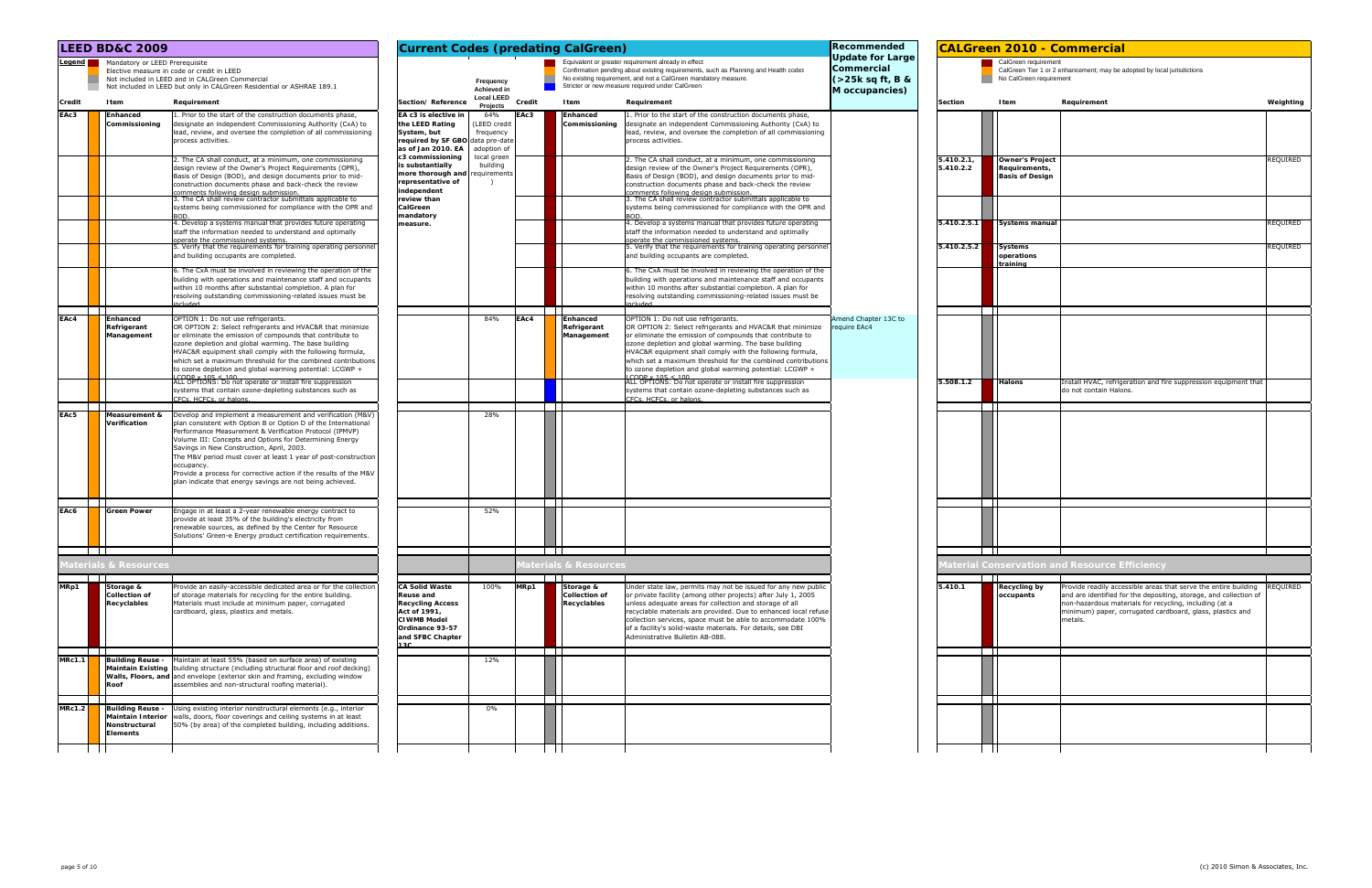|                 | <b>LEED BD&amp;C 2009</b>                                                                                                                                                                                                                                                                                                                                                                                                                                                                                          | <b>Current Codes (predating CalGreen)</b>                                                                                                                                                                                                                                                                                 | Recommended                                                                                                                                                              |                                                                                                                                                                                                                                                                                                                                                                                                                                                                                                                                                                                                                                                                                                                                                                       |                                                                                      | <b>CALGreen 2010 - Commercial</b> |                                                              |                                                                                                                                                                                                                                                                                                                                                                                                                                                                                                                                                                |                              |
|-----------------|--------------------------------------------------------------------------------------------------------------------------------------------------------------------------------------------------------------------------------------------------------------------------------------------------------------------------------------------------------------------------------------------------------------------------------------------------------------------------------------------------------------------|---------------------------------------------------------------------------------------------------------------------------------------------------------------------------------------------------------------------------------------------------------------------------------------------------------------------------|--------------------------------------------------------------------------------------------------------------------------------------------------------------------------|-----------------------------------------------------------------------------------------------------------------------------------------------------------------------------------------------------------------------------------------------------------------------------------------------------------------------------------------------------------------------------------------------------------------------------------------------------------------------------------------------------------------------------------------------------------------------------------------------------------------------------------------------------------------------------------------------------------------------------------------------------------------------|--------------------------------------------------------------------------------------|-----------------------------------|--------------------------------------------------------------|----------------------------------------------------------------------------------------------------------------------------------------------------------------------------------------------------------------------------------------------------------------------------------------------------------------------------------------------------------------------------------------------------------------------------------------------------------------------------------------------------------------------------------------------------------------|------------------------------|
| Legend <b>N</b> | Mandatory or LEED Prerequisite<br>Elective measure in code or credit in LEED<br>Not included in LEED and in CALGreen Commercial<br>Not included in LEED but only in CALGreen Residential or ASHRAE 189.1                                                                                                                                                                                                                                                                                                           | Frequency<br><b>Achieved</b> in                                                                                                                                                                                                                                                                                           | Equivalent or greater requirement already in effect<br>No existing requirement, and not a CalGreen mandatory measure.<br>Stricter or new measure required under CalGreen | Confirmation pending about existing requirements, such as Planning and Health codes                                                                                                                                                                                                                                                                                                                                                                                                                                                                                                                                                                                                                                                                                   | <b>Update for Large</b><br>Commercial<br>$\left( > 25k$ sq ft, B &<br>M occupancies) |                                   | CalGreen requirement<br>No CalGreen requirement              | CalGreen Tier 1 or 2 enhancement; may be adopted by local jurisdictions                                                                                                                                                                                                                                                                                                                                                                                                                                                                                        |                              |
| Credit          | Item<br>Requirement                                                                                                                                                                                                                                                                                                                                                                                                                                                                                                | <b>Local LEED</b><br>Section/Reference<br>Credit<br>Projects                                                                                                                                                                                                                                                              | Item<br>Requirement                                                                                                                                                      |                                                                                                                                                                                                                                                                                                                                                                                                                                                                                                                                                                                                                                                                                                                                                                       |                                                                                      | <b>Section</b>                    | Item                                                         | Requirement                                                                                                                                                                                                                                                                                                                                                                                                                                                                                                                                                    | Weighting                    |
| MRc2            | Recycle and/or salvage at least 50% of non-hazardous<br>Construction<br>construction and demolition debris. Develop and implement a<br>Waste<br>Management<br>construction waste management plan that, at a minimum,<br>identifies the materials to be diverted from disposal and<br>whether the materials will be sorted on-site or comingled.<br>75% Reduction                                                                                                                                                   | MR c2.2 is elective<br>92%<br>in the LEED Rating<br>LEED credit<br>System, but<br>frequency<br>required by SF GBO data pre-date<br>as of Jan 2010.<br>adoption of<br><b>SF Construction &amp;</b><br>local green<br><b>Demolition Debris</b><br>building<br>Ordinance (No.27-<br>requirements<br>06) also applies.<br>80% |                                                                                                                                                                          | SF GBO requires recycle or salvage of at least 75% of non-<br>hazardous construction and demolition debris (MR c2.2.)<br>Additionally, San Francisco Construction & Demolition Debris<br>Ordinance requires 100% of mixed C&D debris to be<br>transported by a registered hauler to a registered facility for<br>maximum recovery of recyclable material from mixed debris.<br>C&D material includes, but is not limited to, rock, soil,<br>vegetative matter, asphalt, concrete, brick, lumber, gypsum<br>wallboard, cardboard, packaging, roofing material, tile,<br>carpeting fixtures, pipe, and metals. Exceptions are limited to<br>refuse regulated under other codes, such as materials in the<br>public right of way or hazardous materials as defined by CA |                                                                                      | 5.408.3<br>A5.408.3.1             | Construction<br>waste reduction<br>disposal and<br>recycling | Recycle and/or salvage for reuse a minimum of 50% of the<br>non-hazardous construction and demolition debris, or meet a<br>local construction and demolition waste management<br>ordinance, whichever is more stringent.<br>65% Reduction<br>80% Reduction                                                                                                                                                                                                                                                                                                     | REQUIRED<br>TIER 1<br>TIER 2 |
|                 | Excavated soil and Excavated soil and land-clearing debris do not contribute to<br>land clearing debris this credit.                                                                                                                                                                                                                                                                                                                                                                                               | <b>SF Construction &amp;</b><br><b>Demolition Debris</b><br>Ordinance (No.27-<br>06)                                                                                                                                                                                                                                      | Section 25100 eq seq.                                                                                                                                                    | Local C&D ordinance applies to 100% of non-hazardous<br>material generated by construction and demolition activities,<br>as listed above. Exceptions are limited to refuse regulated<br>under other codes, such as materials in the public right of way<br>or hazardous materials as defined by CA Health & Safety Code                                                                                                                                                                                                                                                                                                                                                                                                                                               |                                                                                      | 5.408.4                           | <b>Excavated soil</b><br>and land<br>clearing debris         | 100% of trees, stumps, rocks and associated vegetation and<br>soils resulting primarily from land clearing shall be reused or<br>recycled.                                                                                                                                                                                                                                                                                                                                                                                                                     | REQUIRED                     |
| MRc3            | <b>Materials Reuse</b><br>Use salvaged, refurbished or reused materials, the sum of<br>which constitutes at least 5% or 10%, based on cost, of the<br>total value of materials on the project                                                                                                                                                                                                                                                                                                                      | 12%                                                                                                                                                                                                                                                                                                                       |                                                                                                                                                                          |                                                                                                                                                                                                                                                                                                                                                                                                                                                                                                                                                                                                                                                                                                                                                                       |                                                                                      |                                   |                                                              |                                                                                                                                                                                                                                                                                                                                                                                                                                                                                                                                                                |                              |
| MRc4            | .<br>Recycled Content Use materials with recycled content such that the sum of post-<br>consumer recycled content plus one-half of the pre-consumer<br>content constitutes at least 10%, based on cost, of the total<br>value of the materials in the project.<br>20% of total value                                                                                                                                                                                                                               | MR <sub>c4</sub><br>80%<br>33%                                                                                                                                                                                                                                                                                            |                                                                                                                                                                          |                                                                                                                                                                                                                                                                                                                                                                                                                                                                                                                                                                                                                                                                                                                                                                       |                                                                                      | A5.405.4                          | Recycled<br>content                                          | Use materials, equivalent in performance to virgin materials,<br>with post-consumer or preconsumer recycled content value<br>(RCV) equaling at least 10% of the total value, based on<br>estimated cost of materials on the project.                                                                                                                                                                                                                                                                                                                           | TIER 1                       |
| MRc5            | Use building materials or products that have been extracted,<br>Regional<br><b>Materials</b><br>harvested or recovered, as well as manufactured, within 500<br>miles of the project site for a minimum of 10% or 20% (based<br>on cost) of the total materials value.                                                                                                                                                                                                                                              | 56%                                                                                                                                                                                                                                                                                                                       |                                                                                                                                                                          |                                                                                                                                                                                                                                                                                                                                                                                                                                                                                                                                                                                                                                                                                                                                                                       |                                                                                      |                                   |                                                              |                                                                                                                                                                                                                                                                                                                                                                                                                                                                                                                                                                |                              |
| MRc6            | Rapidly<br>Use rapidly renewable building materials and products for<br>2.5% of the total value of all building materials and products<br>Renewable<br><b>Materials</b><br>used in the project, based on cost. Rapidly renewable building<br>materials and products are made from plants that are typically<br>harvested within a 10-year or shorter cycle.                                                                                                                                                        | 4%                                                                                                                                                                                                                                                                                                                        |                                                                                                                                                                          |                                                                                                                                                                                                                                                                                                                                                                                                                                                                                                                                                                                                                                                                                                                                                                       |                                                                                      |                                   |                                                              |                                                                                                                                                                                                                                                                                                                                                                                                                                                                                                                                                                |                              |
| MRc7            | <b>Certified Wood</b><br>Use a minimum of 50% (by cost) of wood-based materials and<br>products, certified in accordance with the Forest Stewardship<br>Council's (FSC) Principles and Criteria, for wood building<br>components. The components include, but not limited to,<br>structural framing and general dimensional framing, flooring,<br>sub-flooring, wood doors and finishes.                                                                                                                           | 64%                                                                                                                                                                                                                                                                                                                       |                                                                                                                                                                          |                                                                                                                                                                                                                                                                                                                                                                                                                                                                                                                                                                                                                                                                                                                                                                       |                                                                                      |                                   |                                                              |                                                                                                                                                                                                                                                                                                                                                                                                                                                                                                                                                                |                              |
|                 | Weather protection Required by code and good practice.                                                                                                                                                                                                                                                                                                                                                                                                                                                             | CBC Section 1403.2<br>California Energy<br>Code Section 150,                                                                                                                                                                                                                                                              | mandatory.                                                                                                                                                               | As noted in CalGreen, a weather-resistant envelope is already                                                                                                                                                                                                                                                                                                                                                                                                                                                                                                                                                                                                                                                                                                         |                                                                                      | 5.407.1                           | Weather<br>protection                                        | Provide a weather-resistant exterior wall and foundation<br>envelope as required by California Building Code Section<br>1403.2 (Weather Protection) and California Energy Code<br>Section 150, (Mandatory Features and Devices),<br>manufacturer's installation instructions, or local ordinance,<br>vhichever is more stringent                                                                                                                                                                                                                               | REQUIRED                     |
|                 | $\mathbf{1}$<br>ndoor Environmental Quality                                                                                                                                                                                                                                                                                                                                                                                                                                                                        |                                                                                                                                                                                                                                                                                                                           | ndoor Environmental Quality                                                                                                                                              |                                                                                                                                                                                                                                                                                                                                                                                                                                                                                                                                                                                                                                                                                                                                                                       |                                                                                      |                                   | nvironmental Quality                                         |                                                                                                                                                                                                                                                                                                                                                                                                                                                                                                                                                                |                              |
| EQp1            | Minimum IAQ<br>Mechanically Ventilated Spaces: meet the minimum<br>requirements of Sections 4 through 7 of ASHRAE 62.1-2007,<br>Performance<br>Ventilation for Acceptable Indoor Air Quality (with errata but<br>without addenda). Mechanical ventilation systems must be<br>designed using the Ventilation Rate Procedure or the applicable<br>local code, whichever is more stringent.<br>Naturally ventilated buildings must comply with ASHRAE 62.1-<br>2007, paragraph 5.1 (with errata but without addenda). | <b>LEED Prerequisite</b><br>100%<br>EQp1<br>criteria are<br>required under San<br><b>Francisco Building</b><br>Code (SFBC)<br>Chapter 13: Green<br><b>Building Ordinance</b><br>Also required by<br>CCR Title 24 Pt 6.                                                                                                    | Minimum IAQ<br>Performance                                                                                                                                               | Mechanically Ventilated Spaces: meet the minimum<br>requirements of Sections 4 through 7 of ASHRAE 62.1-2007,<br>Ventilation for Acceptable Indoor Air Quality (with errata but<br>without addenda). Mechanical ventilation systems must be<br>designed using the Ventilation Rate Procedure or the applicable<br>local code, whichever is more stringent.<br>Naturally ventilated buildings must comply with ASHRAE 62.1-<br>2007, paragraph 5.1 (with errata but without addenda).                                                                                                                                                                                                                                                                                  |                                                                                      | 5.506.1                           | Outside air<br>delivery                                      | For mechanically or naturally ventilated spaces in buildings,<br>meet the minimum requirements of Section 121<br>(Requirements For Ventilation) of the California Energy Code,<br>CCR, Title 24, Part 6, or the applicable local code, whichever is<br>more stringent, and Chapter 4 of CCR, Title 8.                                                                                                                                                                                                                                                          | REQUIRED                     |
| EQp2            | Environmental<br>Prohibit smoking in the building.<br>Prohibit on-property smoking within 25 feet of entries, outdoor<br><b>Tobacco Smoke</b><br>(ETS) Control<br>air intakes and operable windows. Provide signage to allow<br>smoking in designated areas, prohibit smoking in designated<br>areas or prohibit smoking on the entire property.<br>Or provide designated smoking areas remote from building<br>entries kept under negative pressure with direct air exhaust.                                      | <b>LEED Prerequisite</b><br>100%<br>EQp2<br>criteria are<br>required under San<br><b>Francisco Building</b><br>Code (SFBC)<br>Chapter 13: Green<br><b>Building Ordinance</b>                                                                                                                                              | Environmental<br>Prohibit smoking in the building.<br><b>Tobacco Smoke</b><br>(ETS) Control                                                                              | Prohibit on-property smoking within 25 feet of entries, outdoor<br>air intakes and operable windows. Provide signage to allow<br>smoking in designated areas, prohibit smoking in designated<br>areas or prohibit smoking on the entire property.<br>Or provide designated smoking areas remote from building<br>entries kept under negative pressure with direct air exhaust.                                                                                                                                                                                                                                                                                                                                                                                        |                                                                                      | 5.504.7                           | Environmental<br>tobacco smoke<br>(ETS) control              | Where outdoor areas are provided for smoking, prohibit<br>smoking within 25 feet of building entries, outdoor air intakes<br>and operable windows and in buildings; or as enforced by<br>ordinances, regulations, or policies of any city, county, city and<br>county, California Community College, campus of the California<br>State University, or campus of the University of California,<br>whichever are more stringent. When ordinances, regulations,<br>or policies are not in place, post signage to inform building<br>occupants of the prohibitions | REQUIRED                     |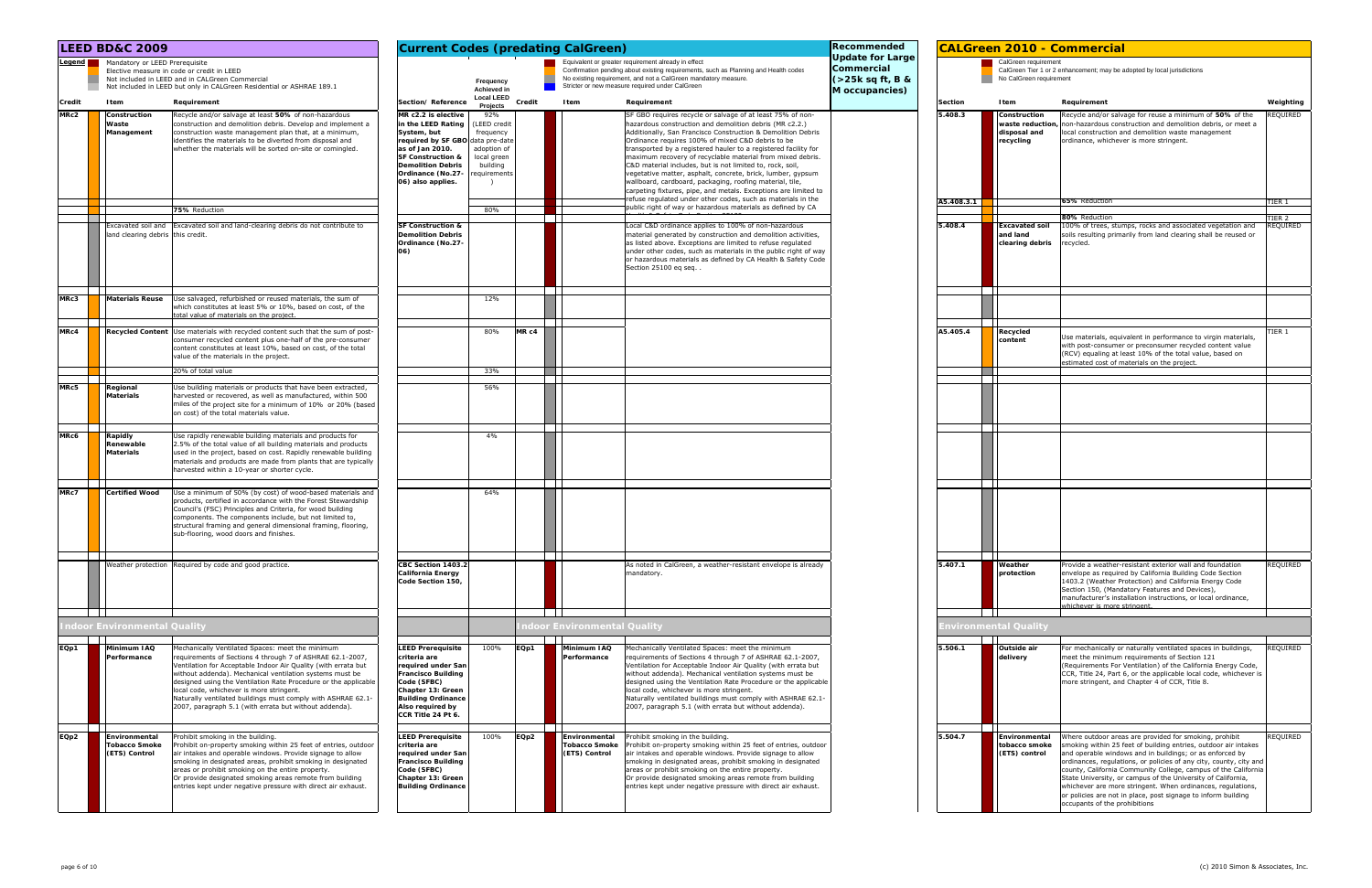|               |        | <b>LEED BD&amp;C 2009</b>                                                                                                       |                                                                                                                                                                                                                                                                                                                                                                                                                                                                                                                                                                                                                                                                                                                                                                                                                                                                                                                                                          | <b>Current Codes (predating CalGreen)</b><br>Equivalent or greater requirement already in effect |                                                                                         |        |                                                                              |                                                                                                                                                                                                                                                                                                                                                                                                                                                                                                                                                                                                                                                                                                                                                                                                                                                  | Recommended<br><b>CALGreen 2010 - Commercial</b><br><b>Update for Large</b><br>CalGreen requirement<br>Commercial<br>CalGreen Tier 1 or 2 enhancement; may be adopted by local jurisdictions |                |                                                                                    |                                                                                                                                                                                                                                                                                                                                                                                                                                                                                                                                                                                                                                                                   |           |
|---------------|--------|---------------------------------------------------------------------------------------------------------------------------------|----------------------------------------------------------------------------------------------------------------------------------------------------------------------------------------------------------------------------------------------------------------------------------------------------------------------------------------------------------------------------------------------------------------------------------------------------------------------------------------------------------------------------------------------------------------------------------------------------------------------------------------------------------------------------------------------------------------------------------------------------------------------------------------------------------------------------------------------------------------------------------------------------------------------------------------------------------|--------------------------------------------------------------------------------------------------|-----------------------------------------------------------------------------------------|--------|------------------------------------------------------------------------------|--------------------------------------------------------------------------------------------------------------------------------------------------------------------------------------------------------------------------------------------------------------------------------------------------------------------------------------------------------------------------------------------------------------------------------------------------------------------------------------------------------------------------------------------------------------------------------------------------------------------------------------------------------------------------------------------------------------------------------------------------------------------------------------------------------------------------------------------------|----------------------------------------------------------------------------------------------------------------------------------------------------------------------------------------------|----------------|------------------------------------------------------------------------------------|-------------------------------------------------------------------------------------------------------------------------------------------------------------------------------------------------------------------------------------------------------------------------------------------------------------------------------------------------------------------------------------------------------------------------------------------------------------------------------------------------------------------------------------------------------------------------------------------------------------------------------------------------------------------|-----------|
|               | Legend | Mandatory or LEED Prerequisite<br>Elective measure in code or credit in LEED<br>Not included in LEED and in CALGreen Commercial | Not included in LEED but only in CALGreen Residential or ASHRAE 189.1                                                                                                                                                                                                                                                                                                                                                                                                                                                                                                                                                                                                                                                                                                                                                                                                                                                                                    |                                                                                                  | Frequency<br><b>Achieved in</b>                                                         |        |                                                                              | Confirmation pending about existing requirements, such as Planning and Health codes<br>No existing requirement, and not a CalGreen mandatory measure.<br>Stricter or new measure required under CalGreen                                                                                                                                                                                                                                                                                                                                                                                                                                                                                                                                                                                                                                         | $($ >25 $k$ sq ft, B &<br>M occupancies)                                                                                                                                                     |                | No CalGreen requirement                                                            |                                                                                                                                                                                                                                                                                                                                                                                                                                                                                                                                                                                                                                                                   |           |
| <b>Credit</b> |        | Item                                                                                                                            | Requirement                                                                                                                                                                                                                                                                                                                                                                                                                                                                                                                                                                                                                                                                                                                                                                                                                                                                                                                                              | Section/Reference                                                                                | <b>Local LEED</b><br>Projects                                                           | Credit | Item                                                                         | Requirement                                                                                                                                                                                                                                                                                                                                                                                                                                                                                                                                                                                                                                                                                                                                                                                                                                      |                                                                                                                                                                                              | <b>Section</b> | Item                                                                               | Requirement                                                                                                                                                                                                                                                                                                                                                                                                                                                                                                                                                                                                                                                       | Weighting |
|               |        |                                                                                                                                 | Residential and hotel: Prohibit smoking in all common areas of<br>the building and near entries etc., weatherstrip and air-seal<br>perimeter of all units and do air leakage testing per California<br>2001 Energy Efficiency Standards Chapter 4.                                                                                                                                                                                                                                                                                                                                                                                                                                                                                                                                                                                                                                                                                                       |                                                                                                  |                                                                                         |        |                                                                              | Residential and hotel: Prohibit smoking in all common areas of<br>the building and near entries etc., weatherstrip and air-seal<br>perimeter of all units and do air leakage testing per California<br>2001 Energy Efficiency Standards Chapter 4.                                                                                                                                                                                                                                                                                                                                                                                                                                                                                                                                                                                               |                                                                                                                                                                                              |                |                                                                                    |                                                                                                                                                                                                                                                                                                                                                                                                                                                                                                                                                                                                                                                                   |           |
| EQc1          |        | <b>Outdoor Air</b><br><b>Delivery</b><br>spaces.<br>Monitoring                                                                  | Provide carbon dioxide monitors within all densely occupied<br>For each mechanical ventilation system, provide a direct<br>outdoor airflow measurement device capable of measuring the<br>minimum outdoor airflow rate with an accuracy of plus or<br>minus 15% of the design minimum outdoor air rate, as defined<br>by ASHRAE 62.1-2007.<br>Configure all monitoring equipment to generate an alarm when<br>the airflow values or carbon dioxide (CO2) levels vary by 10%<br>or more from the design values via either a building<br>automation system alarm to the building operator or a visual<br>or audible alert to the building occupants.<br>For naturally ventilated spaces: monitor CO2 concentrations<br>within all naturally ventilated spaces. CO2 monitoring shall be<br>located within the room between 3 feet and 6 feet above the<br>floor. One CO2 sensor may be used to represent multiple<br>spaces with connected natural airflow. | CEC Title 24, Part<br>Sec 121 as noted<br>in CalGreen                                            | 64%<br>(Not all<br>buildings are<br>equipped<br>with demand<br>control<br>ventilation.) | EQc1   |                                                                              | California Energy Code Title 24 Part 6, including Section 121 is<br>already in effect                                                                                                                                                                                                                                                                                                                                                                                                                                                                                                                                                                                                                                                                                                                                                            |                                                                                                                                                                                              | 5.506.2        | Carbon dioxide<br>(CO2)<br>monitoring                                              | For buildings equipped with demand control ventilation, CO2<br>sensors and ventilation controls shall be specified and installed<br>in accordance with the requirements of the current edition of<br>the California Energy Code, CCR, Title 24, Part 6, Section<br>$121(c)$ .                                                                                                                                                                                                                                                                                                                                                                                     | REQUIRED  |
| EQc2          |        | Increased<br>Ventilation                                                                                                        | Increase breathing zone outdoor air ventilation rates to all<br>occupied spaces by at least 30% above the minimum rates<br>required by ASHRAE Standard 62.1-2007 (with errata but<br>without addenda) as determined by EQ Prerequisite 1.<br>For naturally ventilated spaces: design natural ventilation<br>systems for occupied spaces to meet the recommendations set<br>forth in the Carbon Trust "Good Practice Guide 237" [1998].                                                                                                                                                                                                                                                                                                                                                                                                                                                                                                                   |                                                                                                  | 28%                                                                                     | EQc2   |                                                                              |                                                                                                                                                                                                                                                                                                                                                                                                                                                                                                                                                                                                                                                                                                                                                                                                                                                  |                                                                                                                                                                                              |                |                                                                                    |                                                                                                                                                                                                                                                                                                                                                                                                                                                                                                                                                                                                                                                                   |           |
| EQc3.1        |        | Management:<br>During<br>Construction                                                                                           | <b>Construction IAQ</b> Develop and implement an Indoor Air Quality (IAQ)<br>Management Plan for the construction and pre-occupancy<br>phases of the building as follows:<br>. During construction meet or exceed the recommended<br>Control Measures of the Sheet Metal and Air Conditioning<br>National Contractors Association (SMACNA) IAQ Guidelines for<br>Occupied Buildings under Construction, 2nd Edition 2007, ANSI<br>SMACNA 008-2008 (Chapter 3).<br>• If permanently installed air handlers are used during<br>construction, filtration media with a Minimum Efficiency<br>Reporting Value (MERV) of 8 must be used at each return air<br>grille, as determined by ASHRAE 52.2-1999 (with errata but<br>without addenda). Replace all filtration media immediately<br>. Protect stored on-site or installed absorptive materials from<br>moisture damage.                                                                                  | Propose<br>amendment to<br>local code                                                            | 72%                                                                                     | EQc3.1 | Construction<br>I AQ<br>Management:<br>During<br>Construction                | Develop and implement an Indoor Air Quality (IAQ)<br>Management Plan for the construction and pre-occupancy<br>phases of the building as follows:<br>. During construction meet or exceed the recommended<br>Control Measures of the Sheet Metal and Air Conditioning<br>National Contractors Association (SMACNA) IAQ Guidelines for<br>Occupied Buildings under Construction, 2nd Edition 2007, ANSI-<br>SMACNA 008-2008 (Chapter 3).<br>• If permanently installed air handlers are used during<br>construction, filtration media with a Minimum Efficiency<br>Reporting Value (MERV) of 8 must be used at each return air<br>grille, as determined by ASHRAE 52.2-1999 (with errata but<br>without addenda). Replace all filtration media immediately<br>· Protect stored on-site or installed absorptive materials from<br>moisture damage. | Amend Chapter 13C to<br>require EQc3.1                                                                                                                                                       | 5.504.3        | openings and<br>protection of<br>mechanical<br>equipment<br>during<br>construction | Covering of duct At the time of rough installation, or during storage on the<br>construction site and until final startup of the heating and<br>cooling equipment, all duct and other related air distribution<br>component openings shall be covered with tape, plastic, sheet<br>metal or other methods acceptable to the enforcing agency to<br>reduce the amount of dust or debris which may collect in the<br>system.                                                                                                                                                                                                                                        | REQUIRED  |
| EQc3.2        |        | Construction IAQ Option 1: Flush Out<br>Management:                                                                             | After construction ends, prior to occupancy and with all interior<br>Before Occupancy finishes installed, install new filtration media and perform a<br>building flush-out by supplying a total air volume of 14,000<br>cubic feet of outdoor air per square foot of floor area while<br>maintaining an internal temperature of at least 60F and<br>relative humidity no higher than 60%.<br>OR Option 2: Air Testing<br>Conduct baseline IAQ testing, after construction ends and prior<br>to occupancy, using testing protocols consistent with the EPA<br>Compendium of Methods for the Determination of Air<br>Pollutants in Indoor Air. Demonstrate that the contaminant<br>maximum concentrations listed in the LEED reference guide                                                                                                                                                                                                               |                                                                                                  | 64%                                                                                     |        |                                                                              |                                                                                                                                                                                                                                                                                                                                                                                                                                                                                                                                                                                                                                                                                                                                                                                                                                                  |                                                                                                                                                                                              |                |                                                                                    |                                                                                                                                                                                                                                                                                                                                                                                                                                                                                                                                                                                                                                                                   |           |
| <b>EQc4.1</b> |        | Low-Emitting<br><b>Materials:</b><br><b>Adhesives and</b><br><b>Sealants</b>                                                    | All adhesives and sealants used on the interior of the building<br>(defined as inside of the weatherproofing system and applied<br>on-site) shall comply with the requirements applicable to the<br>project scope:<br>• Adhesives, Sealants and Sealant Primers must comply with<br>South Coast Air Quality Management District (SCAQMD) Rule<br>#1168. VOC limits are listed in reference guide and correspond<br>to an effective date of July 1, 2005 and rule amendment date<br>of January 7, 2005.<br>Note - Use of VOC budgets is an alternative compliance path<br>that allows for specialty applications for which there is no low<br>• Aerosol Adhesives must comply with Green Seal Standard for                                                                                                                                                                                                                                                | Propose<br>amendment to<br>local code.                                                           | 96%                                                                                     | EQc4.1 | <b>Low-Emitting</b><br>Materials:<br><b>Adhesives and</b><br><b>Sealants</b> | All adhesives and sealants used on the interior of the building<br>defined as inside of the weatherproofing system and applied<br>on-site) shall comply with the requirements applicable to the<br>project scope:<br>• Adhesives, Sealants and Sealant Primers must comply with<br>South Coast Air Quality Management District (SCAQMD) Rule<br>#1168. VOC limits are listed in reference guide and correspond<br>to an effective date of July 1, 2005 and rule amendment date<br>of January 7, 2005.<br>Note - Use of VOC budgets is an alternative compliance path<br>that allows for specialty applications for which there is no low<br>• Aerosol Adhesives must comply with Green Seal Standard for                                                                                                                                         | Amend Chapter 13C to<br>equire EQc4.1.                                                                                                                                                       | 5.504.4.1      | Adhesives,<br>sealants, and<br>caulks                                              | 1. Adhesives, adhesive bonding primers, adhesive primers,<br>sealants, sealant primers, and caulks shall comply with local or<br>regional air pollution control or air quality management district<br>rules where applicable, or SCAQMD Rule 1168 VOC limits, as<br>shown in Tables 5.504.4.1 and 5.504.4.2. Such products also<br>shall comply with the Rule 1168 prohibition on the use of<br>certain toxic compounds (chloroform, ethylene dichloride,<br>methylene chloride, perchloroethylene, and trichloroethylene),<br>except for aerosol products as specified in subsection 2, below.<br>2. Aerosol adhesives, and smaller unit sizes of adhesives, and | REQUIRED  |
|               |        |                                                                                                                                 | Commercial Adhesives GS-36 requirements in effect on<br>October 19, 2000.                                                                                                                                                                                                                                                                                                                                                                                                                                                                                                                                                                                                                                                                                                                                                                                                                                                                                |                                                                                                  |                                                                                         |        |                                                                              | Commercial Adhesives GS-36 requirements in effect on<br>October 19, 2000.                                                                                                                                                                                                                                                                                                                                                                                                                                                                                                                                                                                                                                                                                                                                                                        |                                                                                                                                                                                              |                |                                                                                    | sealant or caulking compounds (in units of product, less<br>packaging, which do not weigh more than one pound and do<br>not consist of more than 16 fluid ounces) shall comply with<br>statewide VOC standards and other requirements, including<br>prohibitions on use of certain toxic compounds, of California<br>Code of Regulations, Title 17, commencing with Section                                                                                                                                                                                                                                                                                       |           |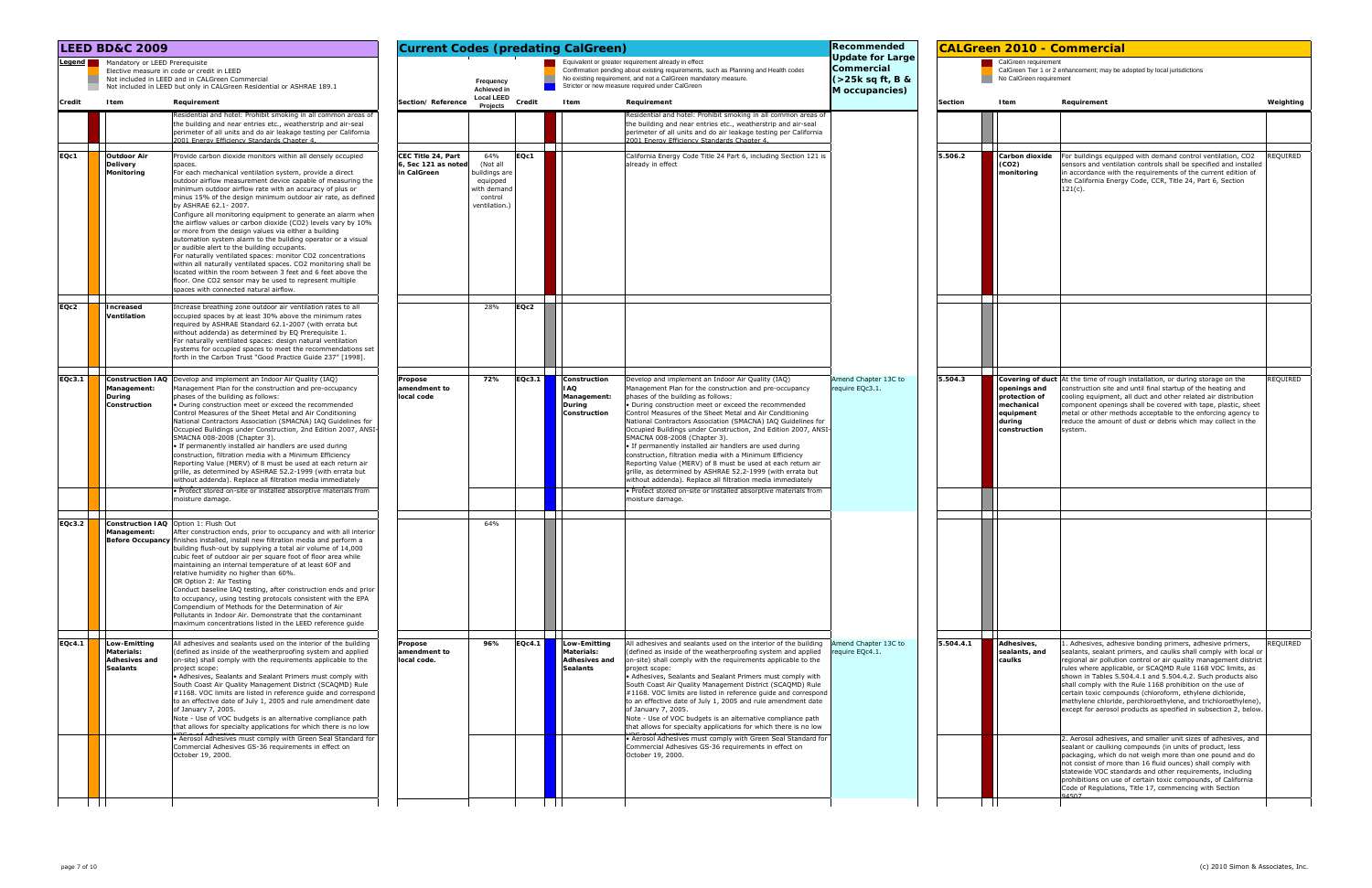|                                                                            | <b>LEED BD&amp;C 2009</b><br>Legend Mandatory or LEED Prerequisite<br>Elective measure in code or credit in LEED<br>Not included in LEED and in CALGreen Commercial |                                                                                                                                                                                                                                                                                                                                                                                                                                                                                                                                                                                                                                                                                                                                                                                                                                                                                                                                                                                                                                                                                                                                                                                                                                                       |                                                                                                                           |                                      |        | <b>Current Codes (predating CalGreen)</b>                           |                                                                                                                                                                                                                                                                                                                                                                                                                                                                                                                                                                                                                                                                                                                                                                                                                                                                                                                                                                                                                                                                                                                                                                                                                                                                         | Recommended                                                                |                            |                                                 | <b>CALGreen 2010 - Commercial</b>                                                                                                                                                                                                                                                                                                                                                                                                                                                                                                                                                                                                                                                                                                 |                      |
|----------------------------------------------------------------------------|---------------------------------------------------------------------------------------------------------------------------------------------------------------------|-------------------------------------------------------------------------------------------------------------------------------------------------------------------------------------------------------------------------------------------------------------------------------------------------------------------------------------------------------------------------------------------------------------------------------------------------------------------------------------------------------------------------------------------------------------------------------------------------------------------------------------------------------------------------------------------------------------------------------------------------------------------------------------------------------------------------------------------------------------------------------------------------------------------------------------------------------------------------------------------------------------------------------------------------------------------------------------------------------------------------------------------------------------------------------------------------------------------------------------------------------|---------------------------------------------------------------------------------------------------------------------------|--------------------------------------|--------|---------------------------------------------------------------------|-------------------------------------------------------------------------------------------------------------------------------------------------------------------------------------------------------------------------------------------------------------------------------------------------------------------------------------------------------------------------------------------------------------------------------------------------------------------------------------------------------------------------------------------------------------------------------------------------------------------------------------------------------------------------------------------------------------------------------------------------------------------------------------------------------------------------------------------------------------------------------------------------------------------------------------------------------------------------------------------------------------------------------------------------------------------------------------------------------------------------------------------------------------------------------------------------------------------------------------------------------------------------|----------------------------------------------------------------------------|----------------------------|-------------------------------------------------|-----------------------------------------------------------------------------------------------------------------------------------------------------------------------------------------------------------------------------------------------------------------------------------------------------------------------------------------------------------------------------------------------------------------------------------------------------------------------------------------------------------------------------------------------------------------------------------------------------------------------------------------------------------------------------------------------------------------------------------|----------------------|
|                                                                            |                                                                                                                                                                     | Not included in LEED but only in CALGreen Residential or ASHRAE 189.1                                                                                                                                                                                                                                                                                                                                                                                                                                                                                                                                                                                                                                                                                                                                                                                                                                                                                                                                                                                                                                                                                                                                                                                 |                                                                                                                           | Frequency<br>Achieved in             |        |                                                                     | Equivalent or greater requirement already in effect<br>Confirmation pending about existing requirements, such as Planning and Health codes<br>No existing requirement, and not a CalGreen mandatory measure.<br>Stricter or new measure required under CalGreen                                                                                                                                                                                                                                                                                                                                                                                                                                                                                                                                                                                                                                                                                                                                                                                                                                                                                                                                                                                                         | Update for Large<br>Commercial<br>$($ >25 $k$ sq ft, B &<br>M occupancies) |                            | CalGreen requirement<br>No CalGreen requirement | CalGreen Tier 1 or 2 enhancement; may be adopted by local jurisdictions                                                                                                                                                                                                                                                                                                                                                                                                                                                                                                                                                                                                                                                           |                      |
| Credit                                                                     | Item                                                                                                                                                                | Requirement                                                                                                                                                                                                                                                                                                                                                                                                                                                                                                                                                                                                                                                                                                                                                                                                                                                                                                                                                                                                                                                                                                                                                                                                                                           | Section/Reference                                                                                                         | <b>Local LEED</b><br><b>Projects</b> | Credit | Item                                                                | Requirement                                                                                                                                                                                                                                                                                                                                                                                                                                                                                                                                                                                                                                                                                                                                                                                                                                                                                                                                                                                                                                                                                                                                                                                                                                                             |                                                                            | Section                    | Item                                            | Requirement                                                                                                                                                                                                                                                                                                                                                                                                                                                                                                                                                                                                                                                                                                                       | Weighting            |
| <b>Materials: Paints</b><br>and Coatings<br>Aerosol Paints and<br>Coatings |                                                                                                                                                                     | Paints and coatings used on the interior of the building<br>(defined as inside of the weatherproofing system and applied<br>on-site) shall comply with the following criteria:<br>• Architectural paints, coatings and primers applied to interior<br>walls and ceilings: Do not exceed the VOC content limits<br>established in Green Seal Standard GS-11, Paints, First Edition<br>May 20, 1993.<br>o Flats: 50 g/L<br>o Non-Flats: 150 g/L<br>• Anti-corrosive and anti-rust paints applied to interior ferrous<br>metal substrates: Do not exceed the VOC content limit of 250<br>g/L established in Green Seal Standard GC-03, Anti-Corrosive<br>Paints, Second Edition, January 7, 1997.<br>• Clear wood finishes, floor coatings, stains, and shellacs<br>applied to interior elements: Do not exceed the VOC content<br>limits established in South Coast Air Quality Management<br>District (SCAQMD) Rule 1113, Architectural Coatings, rules in<br>effect on January 1, 2004.<br>o Clear wood finishes: varnish 350 g/L; lacquer 550 g/L<br>o Floor coatings: 100 g/L<br>o Sealers: waterproofing sealers 250 g/L; sanding sealers 275<br>g/L; all other sealers 200 g/L<br>o Shellacs: Clear 730 g/L; pigmented 550 g/L<br>Stains: 250 g/L | Propose<br>amendment to<br>local code                                                                                     | 96%                                  | EQc4.2 | Low-Emitting<br>and Coatings                                        | Paints and coatings used on the interior of the building<br>Materials: Paints (defined as inside of the weatherproofing system and applied<br>on-site) shall comply with the following criteria:<br>• Architectural paints, coatings and primers applied to interior<br>walls and ceilings: Do not exceed the VOC content limits<br>established in Green Seal Standard GS-11, Paints, First Editior<br>May 20, 1993.<br>o Flats: 50 g/L<br>o Non-Flats: 150 g/L<br>• Anti-corrosive and anti-rust paints applied to interior ferrous<br>metal substrates: Do not exceed the VOC content limit of 250<br>g/L established in Green Seal Standard GC-03, Anti-Corrosive<br>Paints, Second Edition, January 7, 1997.<br>• Clear wood finishes, floor coatings, stains, and shellacs<br>applied to interior elements: Do not exceed the VOC content<br>limits established in South Coast Air Quality Management<br>District (SCAQMD) Rule 1113, Architectural Coatings, rules in<br>effect on January 1, 2004.<br>o Clear wood finishes: varnish 350 g/L; lacquer 550 g/L<br>o Floor coatings: 100 g/L<br>o Sealers: waterproofing sealers 250 g/L; sanding sealers 275<br>g/L; all other sealers 200 g/L<br>o Shellacs: Clear 730 g/L; pigmented 550 g/L<br>Stains: 250 g/L | Amend Chapter 13C to<br>require EQc4.2.                                    | 5.504.4.3                  | Paints and<br>coatings                          | Architectural paints and coatings shall comply with VOC limits<br>in Table 1 of the ARB Architectural Coatings Suggested Control<br>Measure, as shown in Table 5.504.4.3, unless more stringent<br>local limits apply. The VOC content limit for coatings that do<br>not meet the definitions for the specialty coatings categories<br>listed in Table 5.504.4.3, shall be determined by classifying the<br>coating as a Flat, Nonflat, or Nonflat-High Gloss coating, based<br>on its gloss, as defined in subsections 4.21, 4.36, and 4.37 of<br>the 2007 California Air Resources Board, Suggested Control<br>Measure, and the corresponding Flat, Nonflat, or Nonflat-High<br>Gloss VOC limit in Table 5.504.4.3 shall apply. | REQUIRED             |
|                                                                            |                                                                                                                                                                     | current LEED CIRs exclude aerosol paints because they are not<br>covered by SCAQMD rule 1113 or GS-11.                                                                                                                                                                                                                                                                                                                                                                                                                                                                                                                                                                                                                                                                                                                                                                                                                                                                                                                                                                                                                                                                                                                                                | CCR Title 17 and<br><b>BAAQMD</b><br><b>Regulation 48 Rule</b><br>9 as listed in<br>CalGreen                              |                                      |        |                                                                     |                                                                                                                                                                                                                                                                                                                                                                                                                                                                                                                                                                                                                                                                                                                                                                                                                                                                                                                                                                                                                                                                                                                                                                                                                                                                         |                                                                            | 5.504.4.3.1                | <b>Aerosol Paints</b><br>and Coatings           | Aerosol paints and coatings shall meet the Product-Weighted<br>MIR Limits for ROC in section 94522(a)(3) and other<br>requirements, including prohibitions on use of certain toxic<br>compounds and ozone depleting substances, in sections<br>$94522(c)(2)$ and $(d)(2)$ of California Code of Regulations, Title<br>17, commencing with Section 94520; and in areas under the<br>jurisdiction of the Bay Area Air Quality Management District<br>additionally comply with the percent VOC by weight of product                                                                                                                                                                                                                  | REQUIRED             |
| EQc4.3                                                                     | Low-Emitting<br><b>Materials:</b>                                                                                                                                   | OPTION 1: All carpet installed in the building interior shall<br>meet the testing and product requirements of the Carpet and<br>Flooring Systems   Rug Institute's Green Label Plus program                                                                                                                                                                                                                                                                                                                                                                                                                                                                                                                                                                                                                                                                                                                                                                                                                                                                                                                                                                                                                                                           | Propose<br>amendment to<br>local code                                                                                     | 88%                                  | EQc4.3 | Low-Emitting<br><b>Materials:</b><br>Flooring<br>Systems            | OPTION 1: All carpet installed in the building interior shall<br>meet the testing and product requirements of the Carpet and<br>Rug Institute's Green Label Plus program                                                                                                                                                                                                                                                                                                                                                                                                                                                                                                                                                                                                                                                                                                                                                                                                                                                                                                                                                                                                                                                                                                | Amend Chapter 13C to<br>require EQc4.3.                                    | 5.504.4.4                  |                                                 | <b>Carpet systems</b> All carpet installed in the building interior shall meet the<br>testing and product requirements of one of the following:<br>1. Carpet and Rug Institute's Green Label Plus Program<br>2. California Department of Public Health Standard Practice for<br>the testing of VOCs (Specification 01350)<br>3. NSF/ANSI 140 at the Gold level<br>Scientific Certifications Systems Sustainable Choice                                                                                                                                                                                                                                                                                                            | REQUIRED             |
|                                                                            |                                                                                                                                                                     | All carpet cushion installed in the building interior shall meet<br>the requirements of the Carpet and Rug Institute Green Label                                                                                                                                                                                                                                                                                                                                                                                                                                                                                                                                                                                                                                                                                                                                                                                                                                                                                                                                                                                                                                                                                                                      |                                                                                                                           |                                      |        |                                                                     | All carpet cushion installed in the building interior shall meet<br>the requirements of the Carpet and Rug Institute Green Label<br>program                                                                                                                                                                                                                                                                                                                                                                                                                                                                                                                                                                                                                                                                                                                                                                                                                                                                                                                                                                                                                                                                                                                             |                                                                            | 5.504.4.4.1                | <b>Carpet cushion</b>                           | All carpet cushion installed in the building interior shall meet<br>the requirements of the Carpet and Rug Institute Green Label<br>progran                                                                                                                                                                                                                                                                                                                                                                                                                                                                                                                                                                                       | REQUIRED             |
|                                                                            |                                                                                                                                                                     | All carpet adhesive shall meet the requirements of EQ Credit<br>4.1: VOC limit of 50 g/L<br>100% of the hard surface flooring must be certified as<br>compliant with the FloorScore standard (current as of the date<br>of this Rating System, or more stringent version) by an<br>independent third party. Flooring products covered by<br>FloorScore include vinyl, linoleum, laminate flooring, wood<br>flooring, ceramic flooring, rubber flooring, wall base, and<br>ssociated sundries                                                                                                                                                                                                                                                                                                                                                                                                                                                                                                                                                                                                                                                                                                                                                          |                                                                                                                           |                                      |        |                                                                     | All carpet adhesive shall meet the requirements of EQ Credit<br>4.1: VOC limit of 50 g/L<br>100% of the hard surface flooring must be certified as<br>compliant with the FloorScore standard (current as of the date<br>of this Rating System, or more stringent version) by an<br>independent third party. Flooring products covered by<br>FloorScore include vinyl, linoleum, laminate flooring, wood<br>flooring, ceramic flooring, rubber flooring, wall base, and<br>esphaue hetspose                                                                                                                                                                                                                                                                                                                                                                                                                                                                                                                                                                                                                                                                                                                                                                              |                                                                            | 5.504.4.4.2<br>5.504.4.6   | <b>Resilient</b>                                | Carpet adhesive   All carpet adhesive shall meet the requirements of Table<br>5.504.4.1. (VOC limit of 50 g/L)<br>For 50% of floor area receiving resilient flooring, install<br>flooring systems resilient flooring complying with the VOC-emission limits<br>defined in the 2009 Collaborative for High Performance Schools<br>(CHPS) criteria and listed on its Low-emitting Materials List (or<br>Product Registry) or certified under the Resilient Floor Covering<br>Institute (RFCI) FloorScore program.                                                                                                                                                                                                                   | REQUIRED<br>REQUIRED |
|                                                                            |                                                                                                                                                                     | Concrete, wood, bamboo, and cork floor finishes such as<br>sealer, stain and finish must meet the requirements of South<br>Coast Air Quality Management District (SCAQMD) Rule 1113,<br>Architectural Coatings, rules in effect on January 1, 2004.<br>VOC limits are listed in the Reference Guide.                                                                                                                                                                                                                                                                                                                                                                                                                                                                                                                                                                                                                                                                                                                                                                                                                                                                                                                                                  |                                                                                                                           |                                      |        |                                                                     | Concrete, wood, bamboo, and cork floor finishes such as<br>sealer, stain and finish must meet the requirements of South<br>Coast Air Quality Management District (SCAQMD) Rule 1113,<br>Architectural Coatings, rules in effect on January 1, 2004.<br>VOC limits are listed in the Reference Guide.                                                                                                                                                                                                                                                                                                                                                                                                                                                                                                                                                                                                                                                                                                                                                                                                                                                                                                                                                                    |                                                                            | A504.4.7                   |                                                 | 80% of floor area meets CHPS or FloorScore<br>100% of floor area meets CHPS or FloorScore                                                                                                                                                                                                                                                                                                                                                                                                                                                                                                                                                                                                                                         | TIER 1<br>TIER 2     |
|                                                                            |                                                                                                                                                                     | OPTION 2: All flooring products will meet the testing and<br>product requirements of the California Department of Health<br>Services Standard Practice for The Testing Of Volatile Organic<br>Emissions From Various Sources Using Small-Scale<br>Environmental Chambers, including 2004 Addenda (California<br>113501                                                                                                                                                                                                                                                                                                                                                                                                                                                                                                                                                                                                                                                                                                                                                                                                                                                                                                                                |                                                                                                                           |                                      |        |                                                                     | OPTION 2: All flooring products will meet the testing and<br>product requirements of the California Department of Health<br>Services Standard Practice for The Testing Of Volatile Organic<br>Emissions From Various Sources Using Small-Scale<br>Environmental Chambers, including 2004 Addenda (California<br>01350)                                                                                                                                                                                                                                                                                                                                                                                                                                                                                                                                                                                                                                                                                                                                                                                                                                                                                                                                                  |                                                                            |                            |                                                 |                                                                                                                                                                                                                                                                                                                                                                                                                                                                                                                                                                                                                                                                                                                                   |                      |
|                                                                            | Thermal Insulation                                                                                                                                                  |                                                                                                                                                                                                                                                                                                                                                                                                                                                                                                                                                                                                                                                                                                                                                                                                                                                                                                                                                                                                                                                                                                                                                                                                                                                       |                                                                                                                           |                                      |        |                                                                     |                                                                                                                                                                                                                                                                                                                                                                                                                                                                                                                                                                                                                                                                                                                                                                                                                                                                                                                                                                                                                                                                                                                                                                                                                                                                         |                                                                            | A5.504.4.8<br>A5.504.4.8.1 | Thermal<br>Insulation                           | Comply with Chapter 12-13 in Title 24, Part 12 and with the<br>VOC-emission limits defined in 2009 CHPS criteria and listed on<br>its Low-emitting Materials List.<br>Install No-Added Formaldehyde thermal insulation in addition TIER 2<br>meeting A5.504.4.8.                                                                                                                                                                                                                                                                                                                                                                                                                                                                  | TIER 1               |
| ---<br>EQc4.4                                                              | Low-Emitting<br><b>Materials:</b><br><b>Composite Wood</b><br>& Agrifiber<br><b>Products</b>                                                                        | Composite wood and agrifiber products used on the interior of<br>the building (defined as inside of the weather proofing<br>system), must contain no added urea formaldehyde resins.<br>Laminating adhesives used to fabricate on-site and shop-<br>applied assemblies shall contain no added urea-formaldehyde<br>resins. Composite wood and agrifiber products are defined as:<br>particleboard, Medium Density fiberboard (MDF), plywood,<br>wheatboard, strawboard, panel substrates and door cores.<br>Materials considered fit-out, furniture, and equipment (FF&E)<br>are not considered base building elements and are not                                                                                                                                                                                                                                                                                                                                                                                                                                                                                                                                                                                                                    | Amendment to<br>local code?<br>CalGreen measure<br>recapitulates<br>existing ARB<br>regulations (17<br>CCR 93120 et seq.) | 68%                                  | EQc4.4 | <b>Low-Emitting</b><br><b>Materials:</b><br>& Agrifiber<br>Products | Composite wood and agrifiber products used on the interior of Amend Chapter 13C to<br>the building (defined as inside of the weather proofing<br>Composite Wood system), must contain no added urea formaldehyde resins.<br>Laminating adhesives used to fabricate on-site and shop-<br>applied assemblies shall contain no added urea-formaldehyde<br>resins. Composite wood and agrifiber products are defined as:<br>particleboard, Medium Density fiberboard (MDF), plywood,<br>wheatboard, strawboard, panel substrates and door cores.<br>Materials considered fit-out, furniture, and equipment (FF&E)<br>are not considered base building elements and are not                                                                                                                                                                                                                                                                                                                                                                                                                                                                                                                                                                                                  | require EQc4.4                                                             | 5.504.4.5                  | products                                        | Composite wood Hardwood plywood, particleboard, and medium density<br>fiberboard composite wood products used on the interior or<br>exterior of the building shall meet the requirements for<br>formaldehyde as specified in ARB's Air Toxics Control Measure<br>for Composite Wood (17 CCR 93120 et seq.), by or before the<br>dates specified in those sections, as shown in Table 5.504.4.5                                                                                                                                                                                                                                                                                                                                    | REQUIRED             |
|                                                                            |                                                                                                                                                                     |                                                                                                                                                                                                                                                                                                                                                                                                                                                                                                                                                                                                                                                                                                                                                                                                                                                                                                                                                                                                                                                                                                                                                                                                                                                       |                                                                                                                           |                                      |        |                                                                     |                                                                                                                                                                                                                                                                                                                                                                                                                                                                                                                                                                                                                                                                                                                                                                                                                                                                                                                                                                                                                                                                                                                                                                                                                                                                         |                                                                            |                            |                                                 |                                                                                                                                                                                                                                                                                                                                                                                                                                                                                                                                                                                                                                                                                                                                   |                      |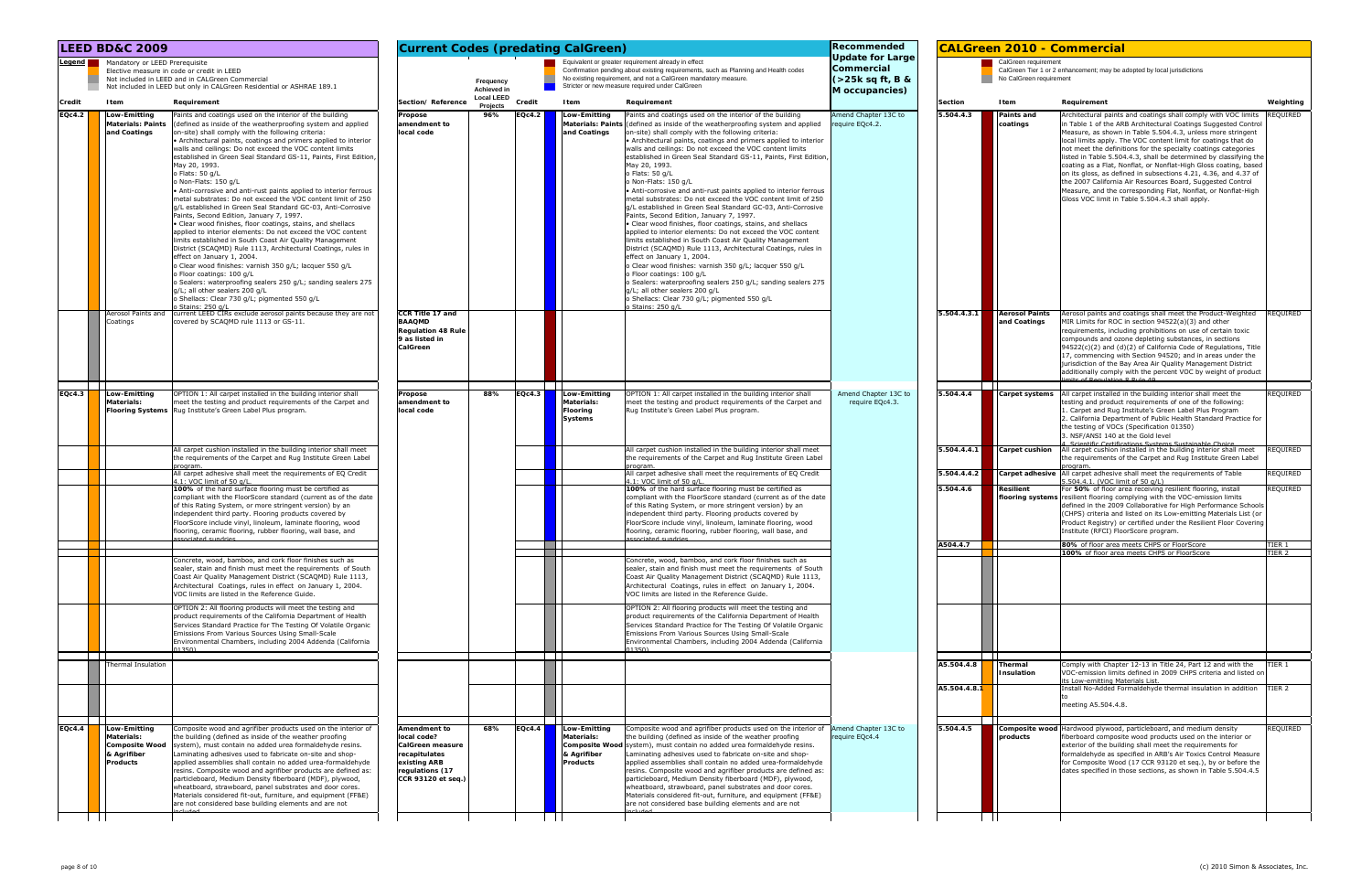|                 | <b>LEED BD&amp;C 2009</b>                                                                                                                                                                                                                                                                                                                                                                                                                                                                                                                                                                                                                                                                                                                                                                                                                                                                                                                                                                                                                       | <b>Current Codes (predating CalGreen)</b><br>Equivalent or greater requirement already in effect |                               |        |                                                                                                                                                                                                                                                                                                                                                                                                  | Recommended                                                                                                                                  |                                                                                     |                                                 | <b>CALGreen 2010 - Commercial</b>                                                                                                                                                                                                                                                                                                                                                            |                     |
|-----------------|-------------------------------------------------------------------------------------------------------------------------------------------------------------------------------------------------------------------------------------------------------------------------------------------------------------------------------------------------------------------------------------------------------------------------------------------------------------------------------------------------------------------------------------------------------------------------------------------------------------------------------------------------------------------------------------------------------------------------------------------------------------------------------------------------------------------------------------------------------------------------------------------------------------------------------------------------------------------------------------------------------------------------------------------------|--------------------------------------------------------------------------------------------------|-------------------------------|--------|--------------------------------------------------------------------------------------------------------------------------------------------------------------------------------------------------------------------------------------------------------------------------------------------------------------------------------------------------------------------------------------------------|----------------------------------------------------------------------------------------------------------------------------------------------|-------------------------------------------------------------------------------------|-------------------------------------------------|----------------------------------------------------------------------------------------------------------------------------------------------------------------------------------------------------------------------------------------------------------------------------------------------------------------------------------------------------------------------------------------------|---------------------|
| Legend <b>I</b> | Mandatory or LEED Prerequisite<br>Elective measure in code or credit in LEED<br>Not included in LEED and in CALGreen Commercial<br>Not included in LEED but only in CALGreen Residential or ASHRAE 189.1                                                                                                                                                                                                                                                                                                                                                                                                                                                                                                                                                                                                                                                                                                                                                                                                                                        |                                                                                                  | Frequency<br>Achieved in      |        | Confirmation pending about existing requirements, such as Planning and Health codes<br>No existing requirement, and not a CalGreen mandatory measure.<br>Stricter or new measure required under CalGreen                                                                                                                                                                                         | <b>Update for Large</b><br>Commercial<br>(>25k sq ft, B &<br>M occupancies)                                                                  |                                                                                     | CalGreen requirement<br>No CalGreen requirement | CalGreen Tier 1 or 2 enhancement; may be adopted by local jurisdictions                                                                                                                                                                                                                                                                                                                      |                     |
| Credit          | Item<br>Requirement                                                                                                                                                                                                                                                                                                                                                                                                                                                                                                                                                                                                                                                                                                                                                                                                                                                                                                                                                                                                                             | Section/Reference                                                                                | <b>Local LEED</b><br>Projects | Credit | Item<br>Requirement                                                                                                                                                                                                                                                                                                                                                                              |                                                                                                                                              | Section                                                                             | Item                                            | Requirement                                                                                                                                                                                                                                                                                                                                                                                  | Weighting           |
|                 | Documentation<br>LEED verification uses manufacturer's product specifications<br>and/or MSDS information.                                                                                                                                                                                                                                                                                                                                                                                                                                                                                                                                                                                                                                                                                                                                                                                                                                                                                                                                       |                                                                                                  |                               |        | Documentation requirements collected through LEED process if<br>the relevant credits are pursued                                                                                                                                                                                                                                                                                                 |                                                                                                                                              | 5.504.4.3.2<br>(sim.),<br>5.504.4.5.2<br>$(\mathsf{sim.})$<br>5.504.4.6.1<br>(sim.) | Verification                                    | Verification of compliance with this section shall be provided at  At request of<br>the request of the enforcing agency. Documentation may<br>include, but is not limited to, the following:<br>1. Manufacturers product specification.<br>2. Field verification of on-site product containers.<br>3. Chain of custody certificates.<br>4. Other methods acceptable to the enforcing agency. | enforcing<br>agency |
| EQc5            | $\mathbf{I}$<br><b>Indoor Chemical</b><br>1. Employ permanent entryway systems at least 10 feet long<br>and Pollutant<br>in the primary direction of travel to capture dirt and<br><b>Source Control</b><br>particulates from entering the building at all entryways that<br>are directly connected to the outdoors.                                                                                                                                                                                                                                                                                                                                                                                                                                                                                                                                                                                                                                                                                                                            |                                                                                                  | 88%                           | EQc5   | Indoor Chemical   1. Employ permanent entryway systems at least 10 feet long<br>and Pollutant<br>in the primary direction of travel to capture dirt and<br><b>Source Control</b><br>particulates from entering the building at all entryways that<br>are directly connected to the outdoors.                                                                                                     | Amend Chapter 13C to<br>require EQc5. Allow<br>5.407.2.2 as alternate<br>compliance path                                                     | 5.407.2.2                                                                           | <b>Entries and</b><br>openings                  | Design exterior entries and/or openings subject to foot traffic<br>or wind-driven rain to prevent water intrusion into buildings.                                                                                                                                                                                                                                                            | REQUIRED            |
|                 | 2. Where hazardous gases or chemicals may be present or<br>used (including garages, housekeeping/laundry areas and<br>copying/printing rooms), exhaust each space sufficiently to<br>create negative pressure with respect to adjacent spaces with<br>the doors to the room closed. For each of these spaces,<br>provide self-closing doors and deck to deck partitions or a hard<br>lid ceiling                                                                                                                                                                                                                                                                                                                                                                                                                                                                                                                                                                                                                                                |                                                                                                  |                               |        | 2. Where hazardous gases or chemicals may be present or<br>used (including garages, housekeeping/laundry areas and<br>copying/printing rooms), exhaust each space sufficiently to<br>create negative pressure with respect to adjacent spaces with<br>the doors to the room closed. For each of these spaces,<br>provide self-closing doors and deck to deck partitions or a hard<br>lid ceiling | Note: Tighter filtration<br>n LEED standard<br>(MERV 13) vs. CalGreen<br>(MERV 8) enhances<br>particulate removal,<br>but affects fan energy |                                                                                     |                                                 |                                                                                                                                                                                                                                                                                                                                                                                              |                     |
|                 | 3. In mechanically ventilated buildings, provide regularly<br>occupied areas of the building with air filtration media prior to<br>occupancy that provides a Minimum Efficiency Reporting Value<br>(MERV) of 13 or better. Filtration should be applied to process<br>both return and outside air that is to be delivered as supply                                                                                                                                                                                                                                                                                                                                                                                                                                                                                                                                                                                                                                                                                                             |                                                                                                  |                               |        | 3. In mechanically ventilated buildings, provide regularly<br>occupied areas of the building with air filtration media prior to<br>occupancy that provides a Minimum Efficiency Reporting Value<br>(MERV) of 13 or better. Filtration should be applied to process<br>both return and outside air that is to be delivered as supply                                                              |                                                                                                                                              | 504.5.3                                                                             | Filters                                         | In mechanically ventilated buildings, provide regularly occupied REQUIRED<br>areas of the building with air filtration media for outside and<br>return air prior to occupancy that provides at least a Minimum<br>Efficiency Reporting Value (MERV) of 8                                                                                                                                     |                     |
|                 | 4. Provide containment drains plumbed for appropriate disposal<br>of hazardous liquid wastes in places where water and chemical<br>concentrate mixing occurs (e.g. housekeeping, janitorial and<br>cience laboratories).                                                                                                                                                                                                                                                                                                                                                                                                                                                                                                                                                                                                                                                                                                                                                                                                                        |                                                                                                  |                               |        | 4. Provide containment drains plumbed for appropriate disposal<br>of hazardous liquid wastes in places where water and chemical<br>concentrate mixing occurs (e.g. housekeeping, janitorial and<br>science laboratories)                                                                                                                                                                         |                                                                                                                                              |                                                                                     |                                                 |                                                                                                                                                                                                                                                                                                                                                                                              |                     |
| EQc6.1          | Controllability of Provide individual lighting controls for 90% (minimum) of<br>Systems: Lighting building occupants to enable adjustments to suit individual<br>task needs and preferences. Provide lighting system controls<br>for all shared multi-occupant spaces to enable adjustments<br>that meet group needs and preferences                                                                                                                                                                                                                                                                                                                                                                                                                                                                                                                                                                                                                                                                                                            |                                                                                                  | 64%                           |        |                                                                                                                                                                                                                                                                                                                                                                                                  |                                                                                                                                              |                                                                                     |                                                 |                                                                                                                                                                                                                                                                                                                                                                                              |                     |
| EQc6.2          | <b>Controllability of</b> Provide individual comfort controls for 50% (minimum) of the<br>Systems: Thermal building occupants to enable adjustments to suit individual<br>task needs and preferences. Operable windows can be used in<br>Comfort<br>lieu of comfort controls for occupants of areas that are 20 feet<br>inside of and 10 feet to either side of the operable part of the<br>window. The areas of operable window must meet the<br>requirements of ASHRAE 62.1-2007 paragraph 5.1 Natural<br>Ventilation.<br>AND<br>Provide comfort system controls for all shared multi-occupant<br>spaces to enable adjustments to suit group needs and<br>preferences. Conditions for thermal comfort are described in<br>ASHRAE Standard 55-2004 to include the primary factors: of<br>air temperature, radiant temperature, air speed, and humidity.<br>Comfort system control for the purposes of this credit is<br>defined as the provision of control over at least one of these<br>primary factors in the occupant's local environment. |                                                                                                  | 36%                           |        |                                                                                                                                                                                                                                                                                                                                                                                                  |                                                                                                                                              |                                                                                     |                                                 |                                                                                                                                                                                                                                                                                                                                                                                              |                     |
| EQc7.1          | <b>Thermal Comfort:</b> Design HVAC systems and the building envelope to meet the<br>requirements of ASHRAE Standard 55-2004, Thermal Comfort<br>Design<br>Conditions for Human Occupancy. Demonstrate design<br>compliance in accordance with the Section 6.1.1<br>Documentation.                                                                                                                                                                                                                                                                                                                                                                                                                                                                                                                                                                                                                                                                                                                                                              |                                                                                                  | 80%                           |        | and the property of the                                                                                                                                                                                                                                                                                                                                                                          |                                                                                                                                              |                                                                                     |                                                 |                                                                                                                                                                                                                                                                                                                                                                                              |                     |
| EQc7.2          | Thermal Comfort: Achieve EQ 7.1 AND agree to conduct a thermal comfort<br>Verification<br>survey of building occupants (adults and students of grades 6<br>and above) within 6 to 18 months after occupancy. This survey<br>should collect anonymous responses about thermal comfort in<br>the building, including an assessment of overall satisfaction<br>with thermal performance and identification of thermal comfort<br>problems. Agree to develop a plan for corrective action if the<br>survey results indicate that more than 20% of occupants are<br>dissatisfied with thermal comfort of the building. This plan<br>should include measurement of relevant environmental<br>variables in problem areas in accordance with ASHRAE<br>Standard 55-2004 (with errata but with addenda).                                                                                                                                                                                                                                                 |                                                                                                  | 60%                           |        |                                                                                                                                                                                                                                                                                                                                                                                                  |                                                                                                                                              |                                                                                     |                                                 |                                                                                                                                                                                                                                                                                                                                                                                              |                     |